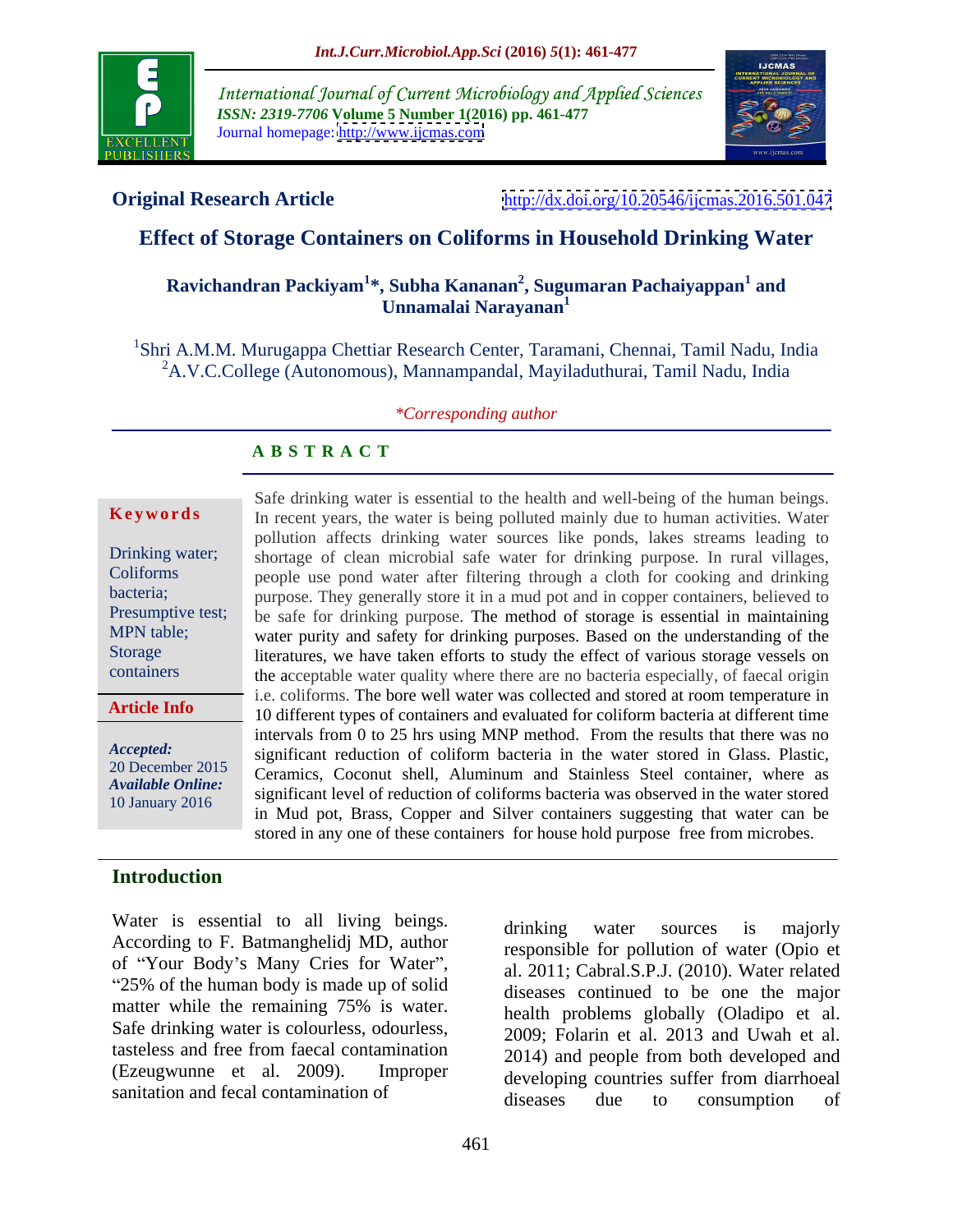contaminated water (Eileen et al. 2009; importance for the fecal recontamination of UNICEF, 2013; WHO 2002a and WHO water (Subbaraman et al. 2013). Higher 2002b). Estimation by WHO states that levels of microbial contamination is about 3 million children below 5 years of associated with storage vessels having wide age from developing countries die every openings (e.g., buckets and pots), by year due to diarrhoeal diseases by drinking introduction of hands, cups and dippers that polluted water. Water often gets polluted can carry faecal matter, and lack of a narrow with human and animal faeces which opening for dispensing water (FOS, 1995 contain potentially highly pathogenic and Onigbogi and Ogunyemi, (2014). For microorganisms that can cause diseases in improving and protecting the quality of human beings (Sobsey et al. 1993;; Leclerc water to these households, effective, et al. 2002; Theron and Cloete, 2002; Gerba et al. 2005 and Cabral.S.P.J. 2010). The intervention strategies are required (CDC, most commonly used fecal indicator 2001; Sobsey, 2002; Krieger et al. 2002; microorganisms such as total coli form UNICEF, 2008 and Choffnes et al. 2009). bacteria, thermo tolerant bacteria and *E. coli* The Indian ayurveda describes storing water are both found in human and animal feces in a copper vessel overnight and drinking it but do not differentiate between the human in the mornings for many health benefits. and animal fecal pollution (Gerba, et al. Storing water in copper and silver pots finds 1996; Sinton et al. 1998; Soller et al. 2010 mention in ancient texts of Ayurveda for and Odonkor et al. 2013). According to (Sarsan, 2013) coliforms are used as water Preethi Sudha et al. 2012 and Radha and quality indicators for two main reasons 1. Susheela, 2015). Copper is known for its Coliforms are mainly contaminate the antimicrobial effect (Preethi Sudha et al. drinking water 2.Determination of the coli 2012). Sarsan, 2013 have reported that the forms in the drinking water is relatively water stored in the copper and silver vessels simple and economic. Coli forms could be have antimicrobial, anti- inflammatory, easily detected by its ability to ferment the lactose and produce gas within 24 to 48 hrs at 35 to  $38^{\circ}$  C. at 35 to 38° C. Efforts were made to study the effect of

In developing countries, people usually collect drinking water from surface sources population of coliform present in the water like ponds, wells, streams, municipal pipes, before and after storage for different stored water from tanks or storage level periods. This study gives an idea about the itself. Water may become contaminated at any point between collection, storage, serving at homes (Nala et al. 2003 and **Materials and Methods** Tambekar et al. 2006 and Rufener et al. 2010). The storage water for hours or even days increases the possibility of fecal contamination of otherwise good quality The water sample was collected at water inside the household (Valerie Daw Tin Madippakam, Chennai, from a bore well Shwe, 2010 and Subbaraman et al. 2013). Situated nearby which is sewage water was The Household drinking water storage stagnated. The water was collected in a

levels of microbial contamination is water to these households, functional and sustainable purification of water (Sharma et al. 2004; antioxidant and anti carcinogenic activities.

storage of water in 10 different vessels on the storage of water by comparing the total container in water can be stored.

# **Materials and Methods**

## **Sample Collection and Storage**

containers or the point-of-use are sterilized poly propylene bottle and brought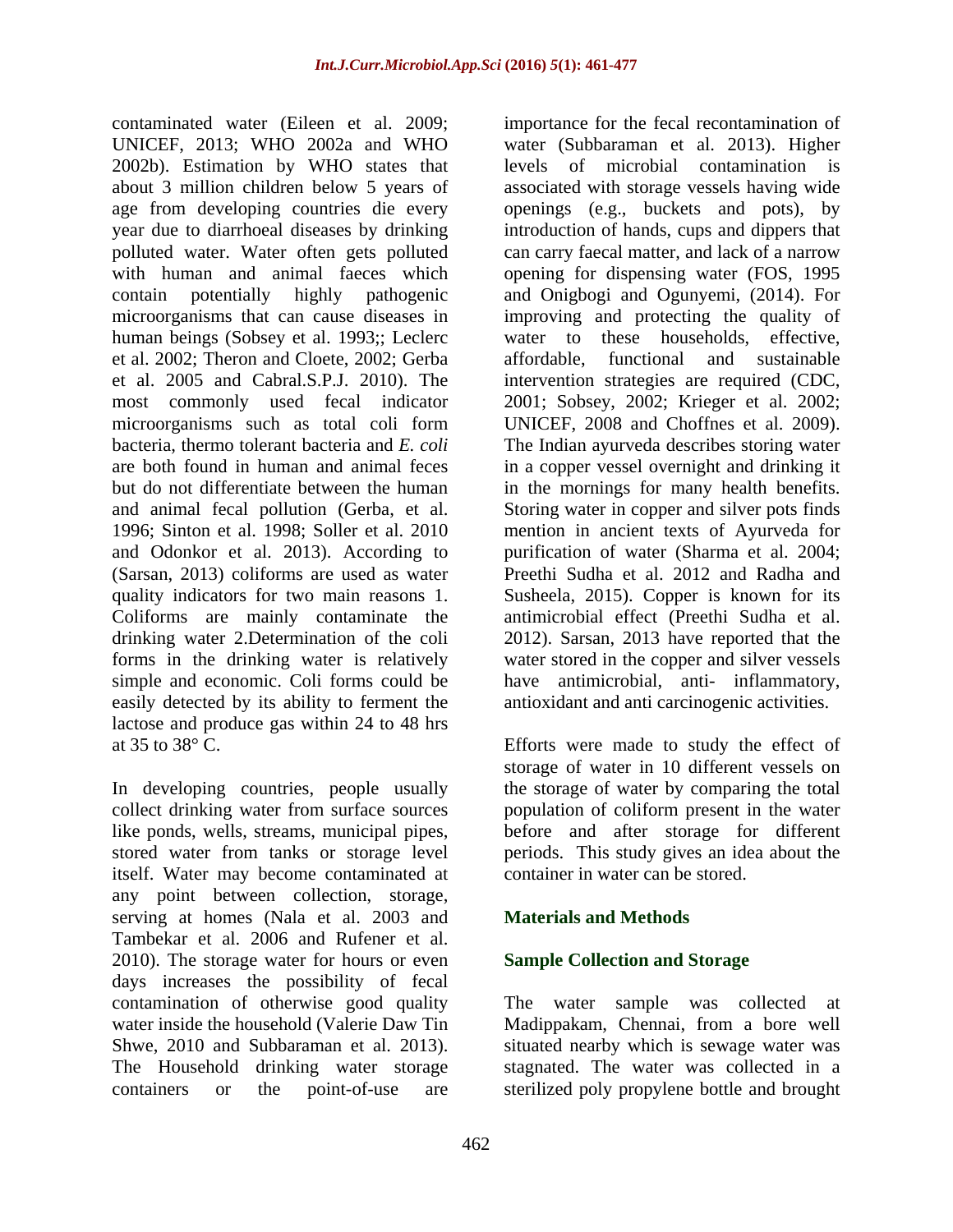to the laboratory and stored in the refrigerator until use. Different storage forms (Salle,1974). Ten mL of either single containers viz, glass, plastic, ceramics, strength or double strength Lauryl Tryptose stainless steel, aluminum, mud pot, coconut Broth were made in test tubes containing an shell, brass, copper and silver containers inverted Durham's tube and sterilized at 121 were used in this study. The different  $\degree$ C, for 15 min. The broth was aseptically containers were wiped with alcohol dipped inoculated with 0.1 ml of bore well water to cotton and then rinsed with sterile water 10 mL to double strength and 1ml, 10ml of before transferring water to it. One hundred bore well water to single strength Lauryl mL of the bore well water was transferred to Tryptose broth and incubated at 35° C. The each container and kept the water filled results were recorded after 24 hrs. The containers at room temperature  $32^{\circ}$  C for 24 formation of gas indicated by a bubble in hrs. The water samples were analyzed for Durham's tube were recorded as positive the presence of coliforms before and after indicating the presence of coli forms and storage at different time intervals from 0 to those without bubble were regarded as 24 hrs and physico chemical parameters. negative for coli forms. The negative tubes

The physiochemical parameters, viz., pH, Electrical Conductivity (EC) and Total Dissolved Solid (TDS) of the water sample were analyzed using Hanan instrument Confirmatory test for the positive water portable waterproof tester (pH, EC and samples were done in brilliant green 2% bile

Most Probable Number (MPN) technique the sterile brilliant green 2% bile broth tubes routinely followed for the analysis of coli forms in the water.

## **Presumptive Test**

Sulphate, 0.10; pH at  $25^{\circ}$ c 6.8  $\pm$  0.2. by sheen colonies were marked as typical

**Physiochemical Parameters** Tubes which exhibit positive result after 48 using presumptive test specific for coli inverted Durham's tube and sterilized at 121 are further incubated for another 24 hrs. hr are also taken for subsequent analysis.

# **Confirmatory Test**

TDS). broth (gms/L: peptic digest of animal tissue, **Microbiological Studies of the Water** 0.0133; pH (at 25 °C) 7.8 ± 0.2. One loop **Samples Samples EXECUTE: Samples EXECUTE: Samples EXECUTE: SAMPLES EXECUTE: EXECUTE: EXECUTE: EXECUTE: EXECUTE: EXECUTE: EXECUTE: EXECUTE: EXECUTE: EXECUTE: EXECUTE: EXECUTE: EXECUT** was used for analysis of total coliform and and incubated at 37 °C for 24hrs. After the fecal coli form bacteria in the collected incubation period, the tubes were examined water sample and the water stored in 10 for the gas production. The numbers of different types of containers for different positive tubes were counted and the value of time periods. 3 tubes MPN method was MPN/100 mL as computed by referring the Confirmatory test for the positive samples were done in brilliant green 2% bile 10; Lactose, 10; Ox gall, 20; Brilliant green, Llauryl Tryptose broth was inoculated into the sterile brilliant green 2% bile broth tubes standard MPN table (Aneja, 2003).

## **Completed Test**

The water samples were analyzed for the coli forms through various biochemical presence of coliforms in lauryl tryptose means. Streak one loop full of the positive broth (gL: Lactose, 20; Sodium chloride, 5; confirmed culture was sterile EMB agar Dipotassium phosphate, 2.75; Mono plate and incubated at 37 °C for 24 hrs. Potassium phosphate, 2.75; Sodium Lauryl Nucleated colonies with or without metallic The test is aimed for the identification of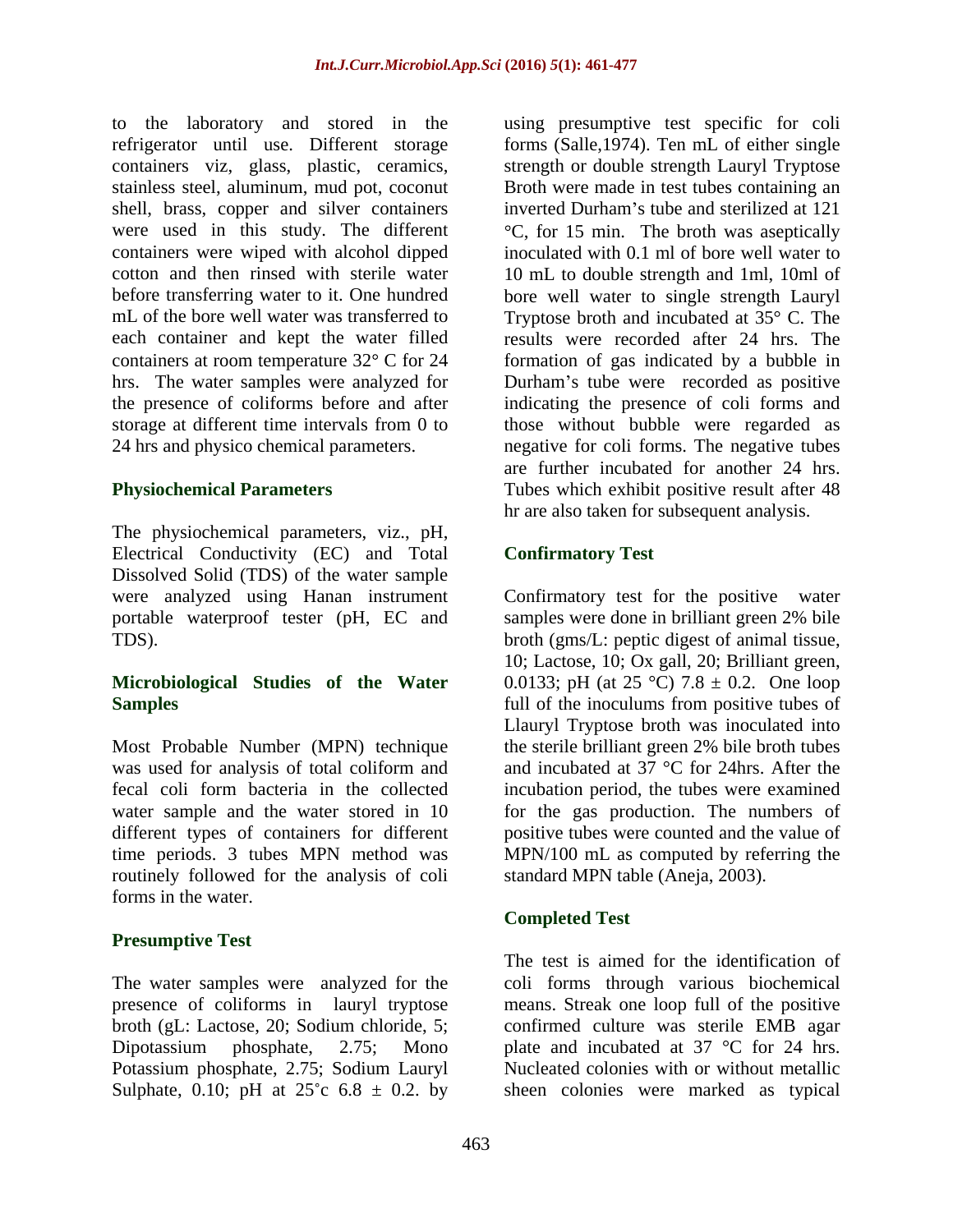colonies and transfer to sterile Lauryl Tryptose Broth and nutrient agar slants. test. The contract of the contract of the decrease in coliform the decrease in coliform

sewage water stagnation site. We have containers on the microbial safety of water

The physico-chemical parameters of water storage containers were shown in Table 1. improving quality of the microbial There were no significant change in contaminated water. The quality storage in different containers. A slight results were presented in the Table 1. The The physico-chemical and microbial aluminum (7.40 &7.65); brass (7.54 &7.69); copper (7.55 & 7.89) and silver (7.67 & 8.02). This slight increase in pH after 25 hrs of storage might be due to some electron in EC and TDS. There was slight change in EC and TDS in stored water when compared

to fresh water.

Observe gas production on LT broth. Gas The results of microbial analysis of water production on LT broth indicates completed stored in ten different containers, showed **Results and Discussion** and complete removal of coliform bacteria **Sample Collection** 24 hrs, in water stored in brass, copper and The site of the bore well from which water has significantly reduced from 1100 to 3 was collected for the study is represented in MPN after 2 hrs of storage. In the case of Fig.1. The bore well is situated near to a mud pots, the coli form bacteria was collected water from this well to study its not declined later on the storage. However, physico-chemical and microbiological the water stored in other remaining parameters and the effect of storage containers viz., glass, and plastic containers also analyzed. presence of coliform bacteria even in the **Physico-Chemical Parameter** tabulated in tables (2-11) and Fig. (2). very clearly the decrease in coliform bacterial population by 3 hrs of storage itself leading to microbial free safewater within silver containers. The number of coli forms detected in water stored until 5 hrs and was A & B, ceramics, coconut shell show the water stored for 25 hrs. The results were

before and after storage in ten different water storage containers were capable of physico-chemical parameters viz., pH, EC improvements of water by storing them in and TDS of the sample before and after different containers were already reported increase in the pH but not significant, was results. (Thompson et al. 2003; Clasen et al. observed in the water stored for 25 hrs. The 2007; WHO, 2007 and Jain et al. 2008). pH of the water stored in different qualities of some of the bore well water containers (before and after 25 hrs storage) show that there were frequent pollution of is as follows: mud pot (7.71 &7.78); groundwater by household waste and fluctuations as it was reported by Saran, Cheeke et al. 2014 and Amenu et al. 2014).<br>2011 that long period of water storage in The pH of water is an important factor in its aluminum and copper containers metals quality with wide fluctuations in optimum might get dissolved in water to become ionic pH ranges leading to an increase or decrease (electrolyte) as can be ascertained by its pH in the toxicity of poisons in water bodies measurement. The same trend was observed (Ali, 1991; Atlas, 1995 and Okonko et al. The results clearly show that household improving quality of the microbial contaminated water. The quality and our results are in accordance to those The physico-chemical and microbial sewage. The high levels of bacterial counts of water observed in this work show that most of the bore well water is not safe for human consumption (Uhuo et al. 2014; Okereke et al. 2014 and Amenu et al. 2014). The pH of water is an important factor in its 2008).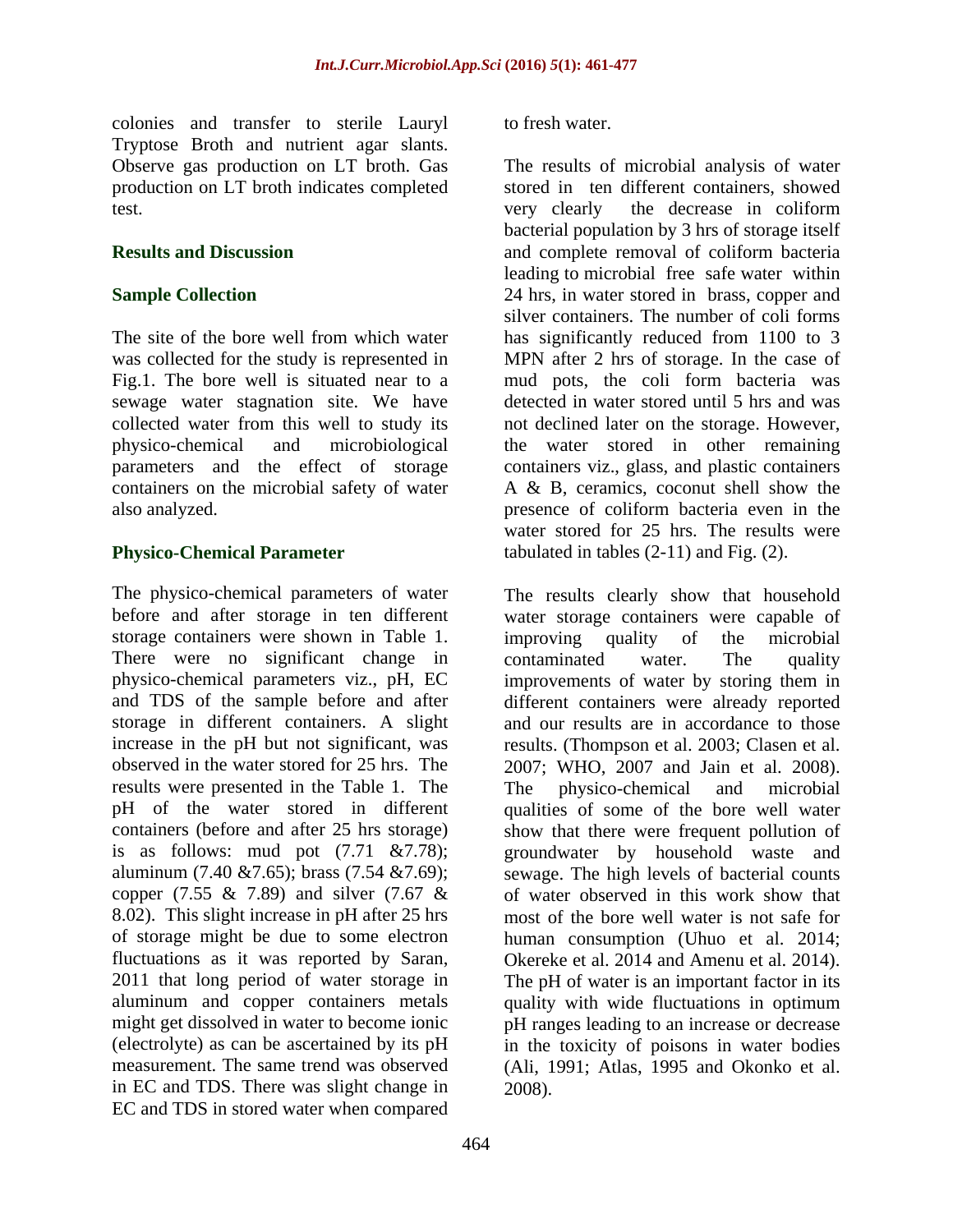|                |                                | pH            |              | $EC \text{ (mS/cm}^2)$ |             | TDS (ppt)              |              |
|----------------|--------------------------------|---------------|--------------|------------------------|-------------|------------------------|--------------|
|                | Sl.No   Name of the Containers | <b>Before</b> | <b>After</b> | <b>Before</b>          |             | After   Before   After |              |
|                | Glass                          | 7.67          | 7.68         | 1.29                   | 1.27        | 0.75                   | 1.5          |
|                | Plastic $(A)$                  | 7.44          | 7.42         | 1.49                   | 551<br>1.71 | 0.55                   | 0.56         |
|                | Plastic $(B)$                  | 7.41          | 7.38         | 1.66                   | 1.69        | 1.00                   |              |
|                | Ceramics                       | 8.00          | 8.06         | 1.72                   | 1.74        | 1.00                   |              |
|                | Mud pot                        | 7.71          | 7.78         | 1.82                   | 1.86        | 1.50                   | 1.43         |
|                | Coconut shell                  | 7.66          | 7.71         | 1.51                   | 1.53        | 1.23                   | 1.21<br>1.41 |
|                | Aluminum                       | 7.40          | 7.65         | .71                    | .76         | 0.86                   | 0.84         |
|                | Stainless steel                | 8.01          | 8.05         | 1.74                   | 1.75        | 0.91                   | 0.89         |
|                | <b>Brass</b>                   | 7.54          | 7.69         | 1.81                   | 1.89        | 1.28                   | 1.25         |
| 1 <sub>0</sub> | Copper                         | 7.55          | 7.89         | 1.82                   | $\sqrt{91}$ | 1.34                   | 1.30         |
| 11             | Silver                         | 7.67          | 8.02         | 1.65                   | 2.06        | 1.32                   | 1.28         |

# **Table.1** Physico-Chemical Parameters of Water Before and after Storage in Different Containers

### **Table.2** Result of the Analysis of Coliform in the Collected Well Water Sample Stored in Collection Container Itself at Different Time Interval

| Name           | VQ <sub>L</sub> |            |                                 |            |                                |         |                                      |     |                                   |
|----------------|-----------------|------------|---------------------------------|------------|--------------------------------|---------|--------------------------------------|-----|-----------------------------------|
| OI.            |                 |            |                                 |            |                                |         |                                      |     |                                   |
| Vessels        | Water           |            |                                 |            |                                |         |                                      |     |                                   |
|                | зашрі           | <b>MPN</b> | $\sim$ $\sim$<br>$\blacksquare$ | <b>MPN</b> | <b>MPN</b><br>$1 \cdot \alpha$ | $3$ MPN | $\mid 2 \mid 3 \mid \text{MPN} \mid$ |     | $1 \mid 2 \mid 3 \mid \text{MPN}$ |
| <b>Control</b> |                 |            |                                 |            |                                |         |                                      |     |                                   |
|                |                 |            | ____                            | 1100       | the control of the control of  |         | and the state of                     |     | $  -$                             |
|                |                 |            |                                 |            |                                |         |                                      |     |                                   |
|                |                 | 100        |                                 | 1100       | ______<br>1100                 | 1100    | ____<br>___<br>$+$ $+$ $+$           | 100 | 1100                              |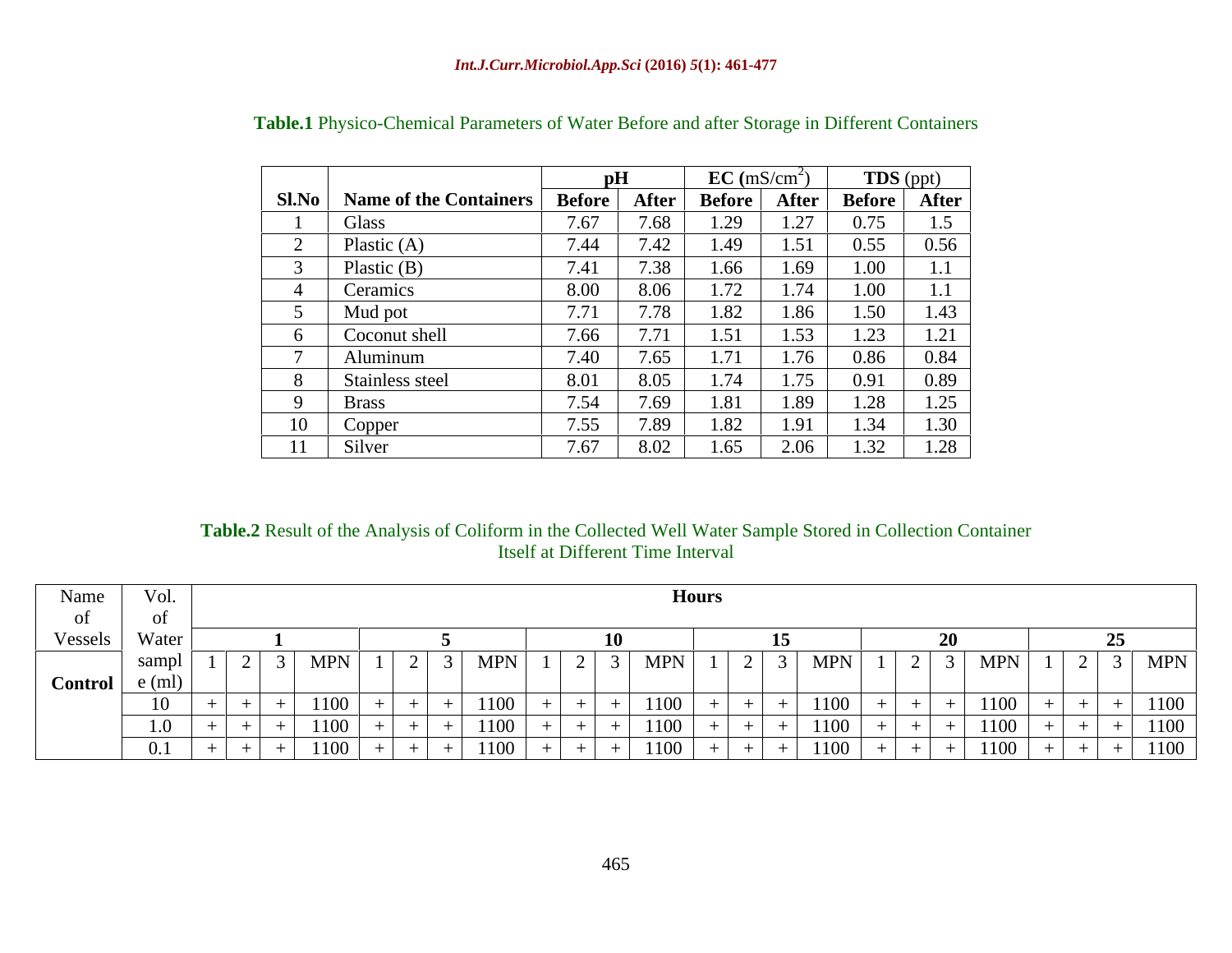| Name         | $\mathcal{S}$   Vol. |      |      | <b>HOUL!</b> |                   |                          |                   |            |
|--------------|----------------------|------|------|--------------|-------------------|--------------------------|-------------------|------------|
| of           | ΟÌ                   |      |      |              |                   |                          |                   |            |
| Vessel Water |                      |      |      |              |                   |                          |                   |            |
|              |                      |      |      |              |                   | _____                    |                   |            |
|              |                      |      |      | <b>MPN</b>   | <b>MPN</b>        | $\overline{\phantom{0}}$ | <b>MPN</b>        | <b>MPN</b> |
|              | 10                   | 1100 | 1100 |              | 1100              |                          | 1100              | 1100       |
| Glass        |                      |      |      |              | 1100              |                          | 1100              | $- 1100$   |
|              |                      | 1100 | 1100 |              | 1100<br>+ + + + + | $+$ $+$                  | 1100 <sub>1</sub> | $+ 1100$   |

### **Table.3** Result of the Analysis of Coliform in the well Water Sample Stored in Glass Container at Different Time Interval

**Table.4** Result of the Analysis of Coliform in the Collected Well Water Sample Stored in the Plastic Container A at Different Time Interval

| Name                    | Vol.                          |                               |                                                                                                                 |                                                                                                                                                               |                                                                                                                          |                                                                                                                                                      |                                                                                                                             |
|-------------------------|-------------------------------|-------------------------------|-----------------------------------------------------------------------------------------------------------------|---------------------------------------------------------------------------------------------------------------------------------------------------------------|--------------------------------------------------------------------------------------------------------------------------|------------------------------------------------------------------------------------------------------------------------------------------------------|-----------------------------------------------------------------------------------------------------------------------------|
| of                      |                               |                               |                                                                                                                 |                                                                                                                                                               |                                                                                                                          |                                                                                                                                                      |                                                                                                                             |
| Vesse Water             |                               |                               |                                                                                                                 |                                                                                                                                                               |                                                                                                                          |                                                                                                                                                      |                                                                                                                             |
| $\overline{\mathbf{S}}$ | saml                          |                               |                                                                                                                 |                                                                                                                                                               |                                                                                                                          |                                                                                                                                                      |                                                                                                                             |
|                         |                               |                               | <b>INIL TA</b>                                                                                                  | <b>MPN</b>                                                                                                                                                    | TATT TA<br>$\sim$ 1                                                                                                      | <b>MPN</b>                                                                                                                                           | $3$ MPN                                                                                                                     |
| <b>Plasti</b>           | $\overline{1}$                |                               |                                                                                                                 | <b>UU</b><br>$\blacksquare$                                                                                                                                   | l 100-                                                                                                                   |                                                                                                                                                      | $+ \ 1100$                                                                                                                  |
| $c_A$                   | $\mathbf{I} \cdot \mathbf{U}$ |                               |                                                                                                                 | .                                                                                                                                                             |                                                                                                                          |                                                                                                                                                      | $+ 1100$                                                                                                                    |
|                         |                               | the control of the control of | the contract of the contract of the contract of the contract of the contract of the contract of the contract of | (1)<br>the contract of the contract of the contract of the contract of the contract of the contract of the contract of<br>the contract of the contract of the | 100 M<br>the contract of the contract of the contract of the contract of the contract of the contract of the contract of | the contract of the contract of the contract of the contract of the contract of the contract of the contract of<br>the control of the control of the | $+ 1100$<br>the contract of the contract of the contract of the contract of the contract of the contract of the contract of |

+: gas production;-: No gas production: MPN index for 100ml

### **Table.5** Result of the Analysis of Coliform in the Collected well Water Sample Stored in Plastic Container B at Different Time Interval

| $\blacksquare$ Name $\blacksquare$<br>Vol. of |                                                                                 |                             |                      |     |                                   |                                                                                    |                |
|-----------------------------------------------|---------------------------------------------------------------------------------|-----------------------------|----------------------|-----|-----------------------------------|------------------------------------------------------------------------------------|----------------|
| Water<br>- 01<br>$\mathbf{v}$                 |                                                                                 |                             |                      |     |                                   |                                                                                    |                |
| Vessel                                        |                                                                                 |                             |                      |     | $\blacksquare$                    | $\mathbf{A}$                                                                       |                |
|                                               |                                                                                 |                             |                      |     |                                   |                                                                                    |                |
|                                               | the contract of the contract of the contract of the contract of the contract of | <b>MPN</b><br>$\cap$ $\cap$ | <b>MPN</b><br>$\Box$ | MPN | $MPN$   1<br>$\sim$ $\sim$ $\sim$ | $\begin{array}{c c c c c c c c c} \hline \end{array}$ 2   3   MPN   $\blacksquare$ | $3$ MPN $\mid$ |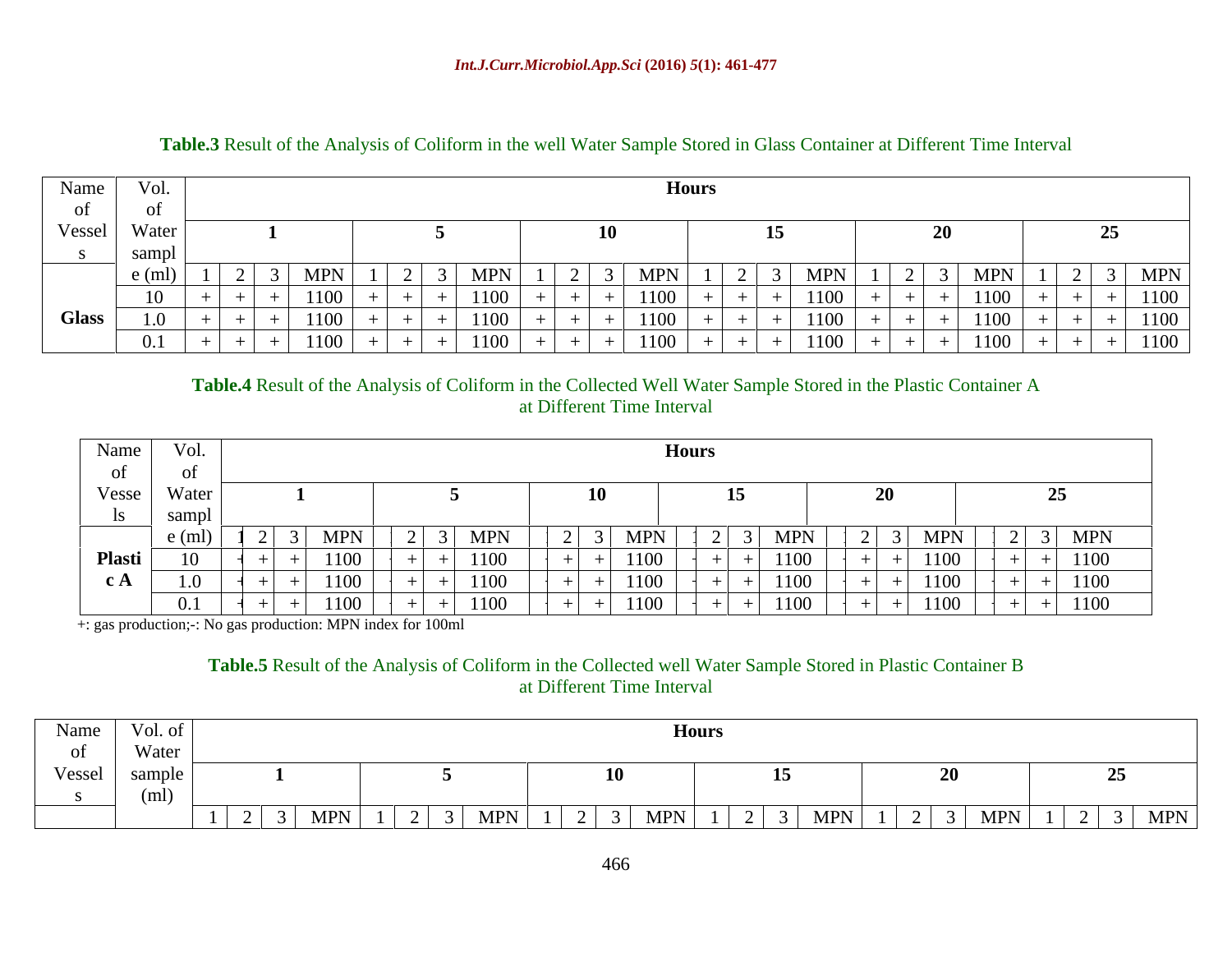| <b>Plastic</b> |  |  |  |  |  | ------ |  | 1100 | $+$ $+$ | 1100 |  |  | $-1100$    |  | 1100 |  | $+ 1100$ |  |
|----------------|--|--|--|--|--|--------|--|------|---------|------|--|--|------------|--|------|--|----------|--|
|                |  |  |  |  |  |        |  | 1100 | $+$ $+$ | 1100 |  |  | $+$ + 1100 |  | 1100 |  | 1100     |  |
|                |  |  |  |  |  |        |  | 1100 | $+$ $+$ | 1100 |  |  |            |  | 1100 |  | 1100     |  |

**Table.6** Result of the Analysis of Coliform in well Water Sample Stored in Ceramic Container at Different Time Interval

| Name of $\vert$ | Vol.         |                                                                                          |                        |                                        | <b>Hours</b> |               |        |                                   |                                                           |
|-----------------|--------------|------------------------------------------------------------------------------------------|------------------------|----------------------------------------|--------------|---------------|--------|-----------------------------------|-----------------------------------------------------------|
| Vessels         | <b>OI</b>    |                                                                                          |                        |                                        |              |               |        |                                   |                                                           |
|                 | Water        |                                                                                          |                        |                                        |              |               |        |                                   |                                                           |
|                 | <b>DULLI</b> | ____<br><b>MP</b><br>$\overline{\phantom{a}}$                                            | <b>MDN</b><br>J   MILI | $1 \mid 2 \mid 3 \mid \text{MPN} \mid$ |              | $\frac{1}{2}$ | MPN    | $1 \mid 2 \mid 3 \mid \text{MPN}$ | ————————————————————<br>$1 \mid 2 \mid 3 \mid \text{MPN}$ |
| <b>Ceramics</b> |              |                                                                                          |                        |                                        |              |               |        |                                   |                                                           |
|                 |              | 1100.<br>the contract of the contract of the contract of the contract of the contract of |                        |                                        | 1100         | $+$ $-$       |        | 1100<br>+ + + + + +               | $+$ $-$                                                   |
|                 |              |                                                                                          |                        |                                        |              |               |        | 1100-<br>.                        | $+$ $+$ $+$ $+$                                           |
|                 |              | 1100                                                                                     |                        |                                        | 1100         | $\sim$ $\sim$ | LIUU I | 1100                              | $+$ $+$ $+$<br>$+$                                        |

**Table.7** Result of the Analysis of Coliform in the Collected Well Water Sample Stored in Mud Pot at Different Time Interval

| Name    | Vol. of      |                                                         |                                                                                                                         |                                                                                 | <b>HOUL?</b>                                                                                                    |        |           |        |            |
|---------|--------------|---------------------------------------------------------|-------------------------------------------------------------------------------------------------------------------------|---------------------------------------------------------------------------------|-----------------------------------------------------------------------------------------------------------------|--------|-----------|--------|------------|
|         | Water        |                                                         |                                                                                                                         |                                                                                 |                                                                                                                 |        |           |        |            |
| Vessels | sample<br>50 |                                                         |                                                                                                                         |                                                                                 |                                                                                                                 |        |           |        |            |
|         |              |                                                         |                                                                                                                         |                                                                                 |                                                                                                                 | 1 ADA  | MP'       | ______ | <b>MPN</b> |
| Mud     | 10r          |                                                         |                                                                                                                         | ____                                                                            |                                                                                                                 |        | _________ |        |            |
| pot     |              |                                                         | 1100                                                                                                                    |                                                                                 |                                                                                                                 |        |           |        |            |
|         | $0.1$ ml     | 1100<br>the contract of the contract of the contract of | 1100<br>the contract of the contract of the contract of the contract of the contract of the contract of the contract of | the contract of the contract of the contract of the contract of the contract of | the contract of the contract of the contract of the contract of the contract of the contract of the contract of | ______ |           |        |            |

+: gas production;-: No gas production: MPN index for 100ml

# **Table.8** Result of the Analysis of Coliform in the Collected Well Water Sample Stored in Coconut Shell at Different Time Interval

| Name of<br>Vol.     |                                                                                                                               |                                                                                                                                                |                                   |                         |                                                                                                                                                                                                                                                                                                                                                                                     |                     |
|---------------------|-------------------------------------------------------------------------------------------------------------------------------|------------------------------------------------------------------------------------------------------------------------------------------------|-----------------------------------|-------------------------|-------------------------------------------------------------------------------------------------------------------------------------------------------------------------------------------------------------------------------------------------------------------------------------------------------------------------------------------------------------------------------------|---------------------|
| Vessels             |                                                                                                                               |                                                                                                                                                |                                   |                         |                                                                                                                                                                                                                                                                                                                                                                                     |                     |
| Water               |                                                                                                                               |                                                                                                                                                |                                   |                         |                                                                                                                                                                                                                                                                                                                                                                                     |                     |
| Coconut   sampl   1 | <b>MPN</b><br>the contract of the contract of the contract of the contract of the contract of the contract of the contract of | $\mid$ MPN<br>$\sim$ $\sim$<br>the contract of the contract of the contract of the contract of the contract of the contract of the contract of | $1 \mid 2 \mid 3 \mid \text{MPN}$ | <b>MPN</b><br>$\bigcap$ | $\begin{array}{ c c c c c } \hline 2 & 3 & MPN \ \hline \end{array}$<br>$\mathbf{r}$ , $\mathbf{r}$ , $\mathbf{r}$ , $\mathbf{r}$ , $\mathbf{r}$ , $\mathbf{r}$ , $\mathbf{r}$ , $\mathbf{r}$ , $\mathbf{r}$ , $\mathbf{r}$ , $\mathbf{r}$ , $\mathbf{r}$ , $\mathbf{r}$ , $\mathbf{r}$ , $\mathbf{r}$ , $\mathbf{r}$ , $\mathbf{r}$ , $\mathbf{r}$ , $\mathbf{r}$ , $\mathbf{r}$ , | $\frac{1}{2}$ 3 MPN |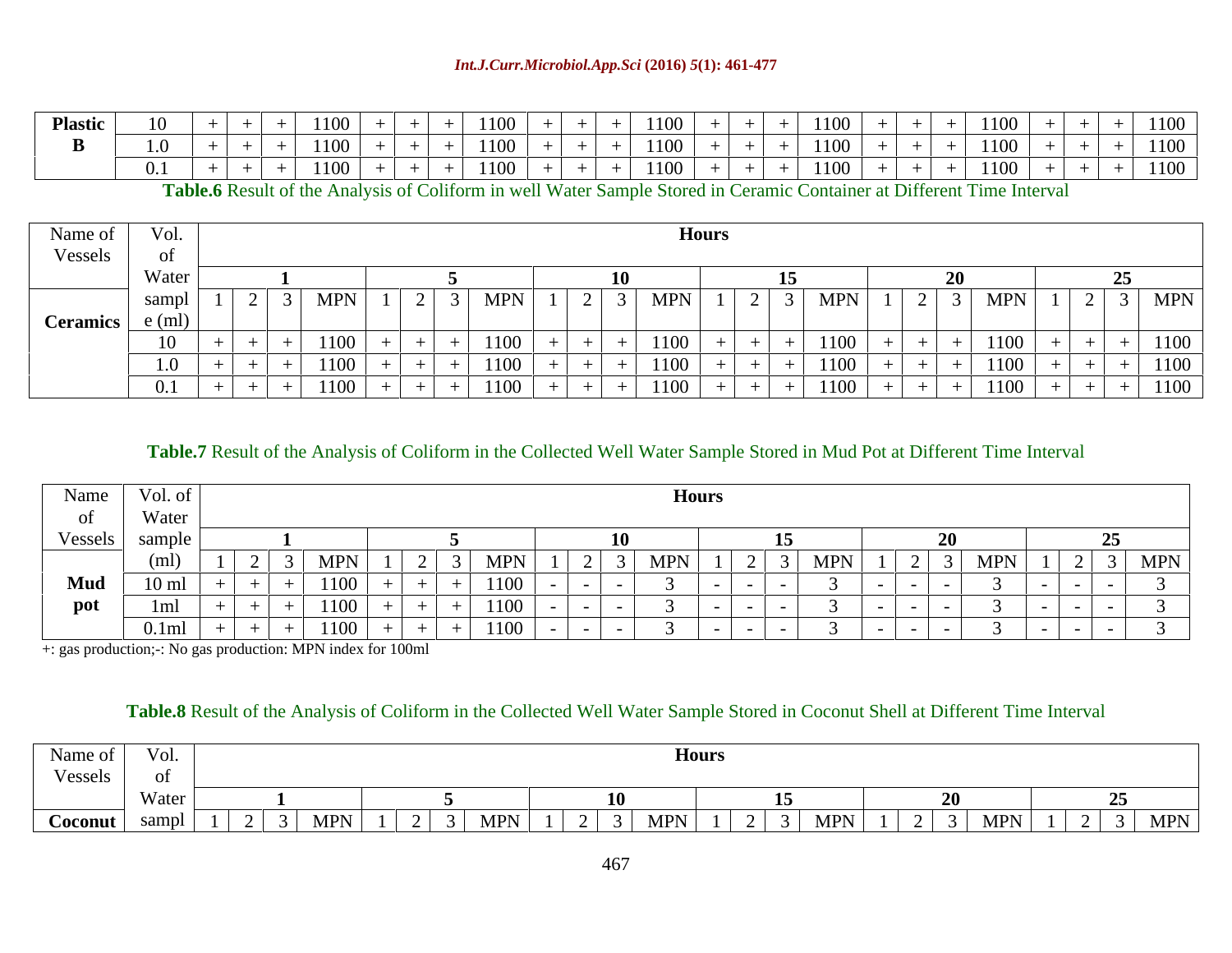| $\sim$ $\sim$ $\sim$ $\sim$ | 2   MDN | $\begin{array}{c} \square$ $\cap$ $\begin{array}{c} \square$ |  |                    | the contract of the contract of |                       |   |                  | $1 \mid 2 \mid 3 \mid \text{MPN}$<br>the contract of the contract of the contract of |
|-----------------------------|---------|--------------------------------------------------------------|--|--------------------|---------------------------------|-----------------------|---|------------------|--------------------------------------------------------------------------------------|
|                             | 1100.   |                                                              |  | $1100 + 1 + 1 + 1$ |                                 | .                     |   | $+ + + + + 1100$ |                                                                                      |
|                             |         |                                                              |  |                    |                                 |                       |   | 1100             |                                                                                      |
|                             | 1100    | $\sim$ $\sim$ $\sim$                                         |  | $1100 + 1$         |                                 | 1100<br>$\sqrt{1100}$ | . | 1100             |                                                                                      |

# **Table.9** Result of the Analysis of Coliform in the Collected Well Water Sample Stored in Aluminium Container at Different Time Interval

| Name of          | $\mathbf{v}$                      |                          |                                           |                                                                      | <b>Hours</b> |                                                                                                                         |                                                                                                                  |                                     |  |
|------------------|-----------------------------------|--------------------------|-------------------------------------------|----------------------------------------------------------------------|--------------|-------------------------------------------------------------------------------------------------------------------------|------------------------------------------------------------------------------------------------------------------|-------------------------------------|--|
| Vessels          | - 01                              |                          |                                           |                                                                      |              |                                                                                                                         |                                                                                                                  |                                     |  |
|                  | W <sub>of</sub><br><b>VV</b> alci |                          |                                           |                                                                      |              |                                                                                                                         |                                                                                                                  |                                     |  |
| <b>Aluminium</b> |                                   |                          | <b>MPN</b>                                |                                                                      | <b>MPN</b>   | MPN<br>$1 \mid 2 \mid 3 \mid$<br>$\perp$ $\perp$                                                                        | $1 \mid 2 \mid 3 \mid \text{MPN} \mid$                                                                           | $\vert 2 \vert 3 \vert$ MPN $\vert$ |  |
|                  |                                   |                          |                                           |                                                                      |              |                                                                                                                         |                                                                                                                  |                                     |  |
|                  |                                   | ______                   | 1100                                      |                                                                      | 1101         | 10 N D<br>$\mathbf{1}$                                                                                                  |                                                                                                                  |                                     |  |
|                  |                                   | ____                     |                                           |                                                                      |              |                                                                                                                         | $100-1$                                                                                                          | _____                               |  |
|                  |                                   | the contract of the con- | 1100<br>the control of the control of the | the control of the control of the<br>the contract of the contract of | 1100         | 1100<br>the contract of the contract of the contract of the contract of the contract of the contract of the contract of | 1100 L<br>$+$ $+$<br>the contract of the contract of<br>the control of the con-<br>the control of the control of |                                     |  |

# **Table.10** Result of the Analysis of Coliform in the Collected well Water Sample Stored in Stainless Steel Container at Different Time Interval

| Name of   | Vol.           |                |            |                 |        |                                                            | <b>Hours</b> |                           |           |      |                              |                        |
|-----------|----------------|----------------|------------|-----------------|--------|------------------------------------------------------------|--------------|---------------------------|-----------|------|------------------------------|------------------------|
| Vessels   | $\mathbf{v}$   |                |            |                 |        |                                                            |              |                           |           |      |                              |                        |
|           | Water          |                |            |                 |        |                                                            |              |                           |           |      |                              |                        |
| Stainless |                | $\overline{a}$ | <b>MPN</b> | $\perp$ $\perp$ | MPN    | $\sim$ $\sim$ $\sim$ $\sim$<br>$\sim$ $\sim$ $\sim$ $\sim$ | <b>MPN</b>   | $\sim$ $\sim$<br>$\sim$ 1 | $MPN$ 1 2 | MPN  | $1 \quad$<br>$\perp$ $\perp$ | $\frac{3}{\text{MPN}}$ |
| steel     | ,,,,,          |                |            |                 |        |                                                            |              |                           |           |      |                              |                        |
|           | 1 <sub>0</sub> |                |            |                 |        |                                                            |              | 1100                      |           | 1100 |                              | 1100                   |
|           | 1.0            |                |            |                 | (0)    |                                                            | 100 L        | 1100                      | _____     | 1100 | $+$ $-$                      | 1100                   |
|           |                |                | 1100       |                 | 1100 L | $ -$                                                       | 1100 -       | 1100                      |           | 1100 |                              | 1100                   |

+: gas production;-: No gas production: MPN index for 100ml

**Table.11** Result of the Analysis of Coliform in the Collected Well Water Sample Stored in Brass Container at Different Time Interval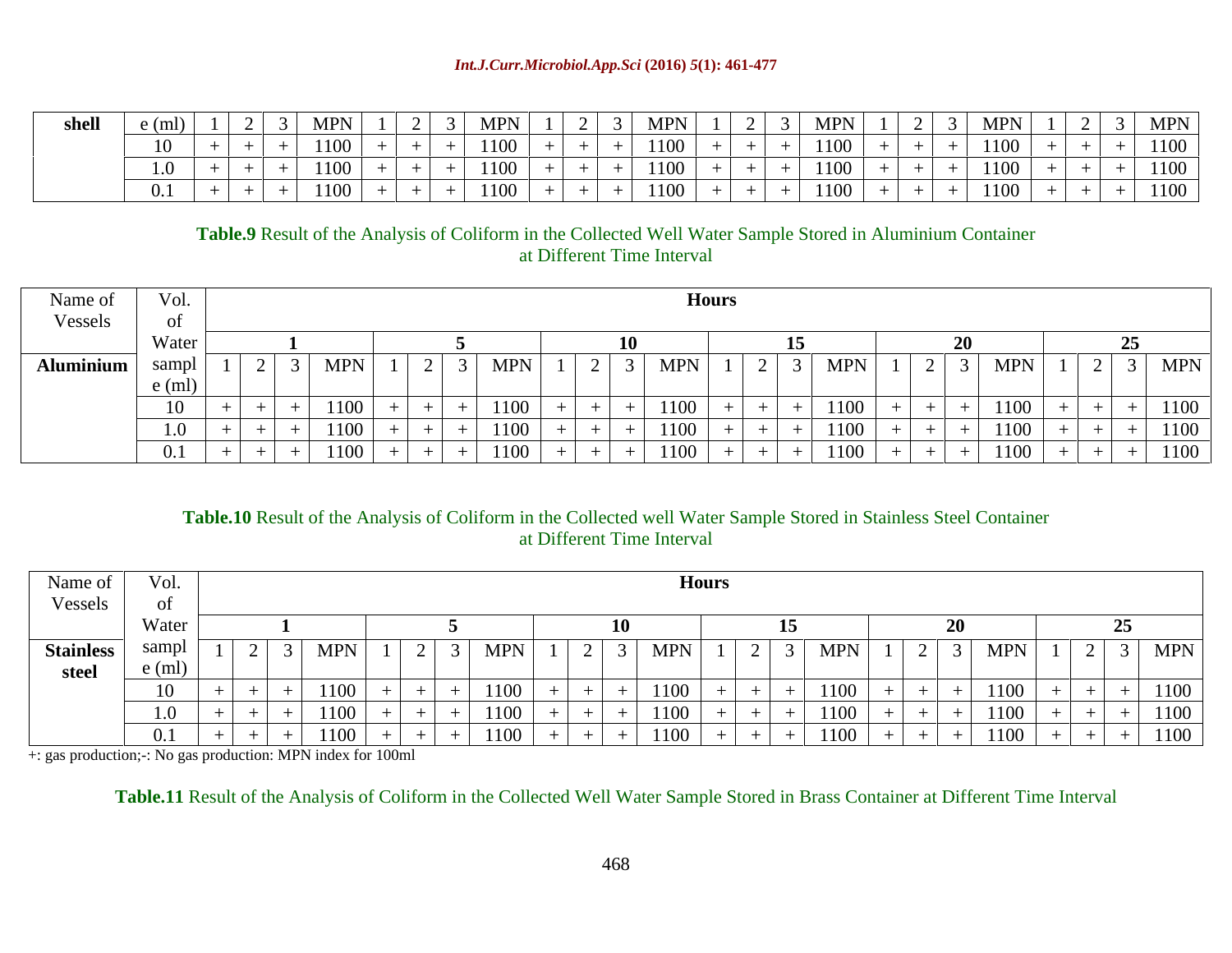| Name         | Vol. of                      |                                                                                                                                             |                                                                            |                         | <b>HOULS</b> |                                                                                                                 |     |                                                                                                                     |                                           |  |
|--------------|------------------------------|---------------------------------------------------------------------------------------------------------------------------------------------|----------------------------------------------------------------------------|-------------------------|--------------|-----------------------------------------------------------------------------------------------------------------|-----|---------------------------------------------------------------------------------------------------------------------|-------------------------------------------|--|
|              | Water                        |                                                                                                                                             |                                                                            |                         |              |                                                                                                                 |     |                                                                                                                     |                                           |  |
| Vessel       | samp.                        |                                                                                                                                             |                                                                            |                         | $\mathbf{A}$ |                                                                                                                 |     |                                                                                                                     |                                           |  |
|              |                              |                                                                                                                                             |                                                                            |                         |              |                                                                                                                 |     |                                                                                                                     |                                           |  |
|              |                              | the contract of the contract of the contract of the contract of the contract of<br>$1 \mid 2 \mid 3 \mid \text{MPN} \mid$<br>$\blacksquare$ | <b>MPN</b><br>$\cap$ $\cap$ $\cap$ $\cap$<br>the control of the control of | the control of the con- |              | the contract of the contract of the contract of the contract of the contract of the contract of the contract of | MPN | $\left  \begin{array}{c c} 1 & 2 & 3 \end{array} \right $ MPN $\left  \begin{array}{c c} 1 & 2 \end{array} \right $ | $1 \mid 2 \mid 3 \mid \text{MPN}$<br>____ |  |
| <b>Brass</b> | $\mathbf{1}$<br>$\mathbf{v}$ | $+$ $+$ $-$                                                                                                                                 | 1100                                                                       |                         |              |                                                                                                                 |     |                                                                                                                     | - 1 - 1                                   |  |
|              |                              | .                                                                                                                                           | 1100                                                                       |                         |              | $\sim$ $\sim$ $\sim$ $\sim$                                                                                     |     |                                                                                                                     | .                                         |  |
|              | .                            | -1100-<br>+ + + + + +                                                                                                                       | 1100                                                                       |                         |              |                                                                                                                 |     |                                                                                                                     |                                           |  |

**Table.12** Water Result of the Analysis of Coliform in the Collected Well Water Sample Stored in

Copper Container at Different Time Interval

| Name                             | Vol.  | Hours                                                                                                           |                     |                                                                                                                                                                 |       |       |                             |  |  |  |          |                                         |                               |  |  |
|----------------------------------|-------|-----------------------------------------------------------------------------------------------------------------|---------------------|-----------------------------------------------------------------------------------------------------------------------------------------------------------------|-------|-------|-----------------------------|--|--|--|----------|-----------------------------------------|-------------------------------|--|--|
|                                  |       |                                                                                                                 |                     |                                                                                                                                                                 |       |       |                             |  |  |  |          |                                         |                               |  |  |
| Vessels Water                    |       |                                                                                                                 |                     |                                                                                                                                                                 |       |       |                             |  |  |  |          |                                         |                               |  |  |
|                                  | sampi | $\blacksquare$                                                                                                  | $3$ MPN $1$ 2 3 MPN |                                                                                                                                                                 |       |       | 1   2   3   MPN   1   2   3 |  |  |  | $\sim$ 1 | $MN \mid 1 \mid 2 \mid 3 \mid MPN \mid$ |                               |  |  |
| $\log P$ Copper $\frac{e(m)}{2}$ |       |                                                                                                                 |                     |                                                                                                                                                                 |       |       |                             |  |  |  |          |                                         | the control of the control of |  |  |
|                                  |       |                                                                                                                 | 1100                |                                                                                                                                                                 |       |       |                             |  |  |  |          |                                         | _________________             |  |  |
|                                  |       |                                                                                                                 | 100 L               |                                                                                                                                                                 | 1100- | _____ |                             |  |  |  |          |                                         |                               |  |  |
|                                  |       | the contract of the contract of the contract of the contract of the contract of the contract of the contract of |                     | ——————<br>$1100$ $+$ $+$ $+$ $+$ $+$ $+$ $1$<br>the contract of the contract of the contract of the contract of the contract of the contract of the contract of | 1100  |       |                             |  |  |  |          |                                         | _______________               |  |  |

**Table.13** Result of the Analysis of Coliform in the Collected Well Water Sample Stored in Silver Container at Different Time Interval

| Name Vol. of  |               |         |        |       | <b>Hours</b> |  |                      |                                                                                                  |  |
|---------------|---------------|---------|--------|-------|--------------|--|----------------------|--------------------------------------------------------------------------------------------------|--|
| of            | Water         |         |        |       |              |  |                      |                                                                                                  |  |
| Vessel        | sample        |         |        |       |              |  |                      |                                                                                                  |  |
|               |               |         |        |       |              |  |                      |                                                                                                  |  |
| <b>Silver</b> |               |         | MPN    | - MPN |              |  | <b>MPN</b><br>$\sim$ | $1 \mid 2 \mid 3 \mid \text{MPN} \mid$<br>$1 \cdot 2 \cdot$<br>the control of the control of the |  |
|               |               |         | 1100-  |       |              |  |                      | _______                                                                                          |  |
|               | $\sim$ $\sim$ | — I — I | 1100 L |       |              |  |                      |                                                                                                  |  |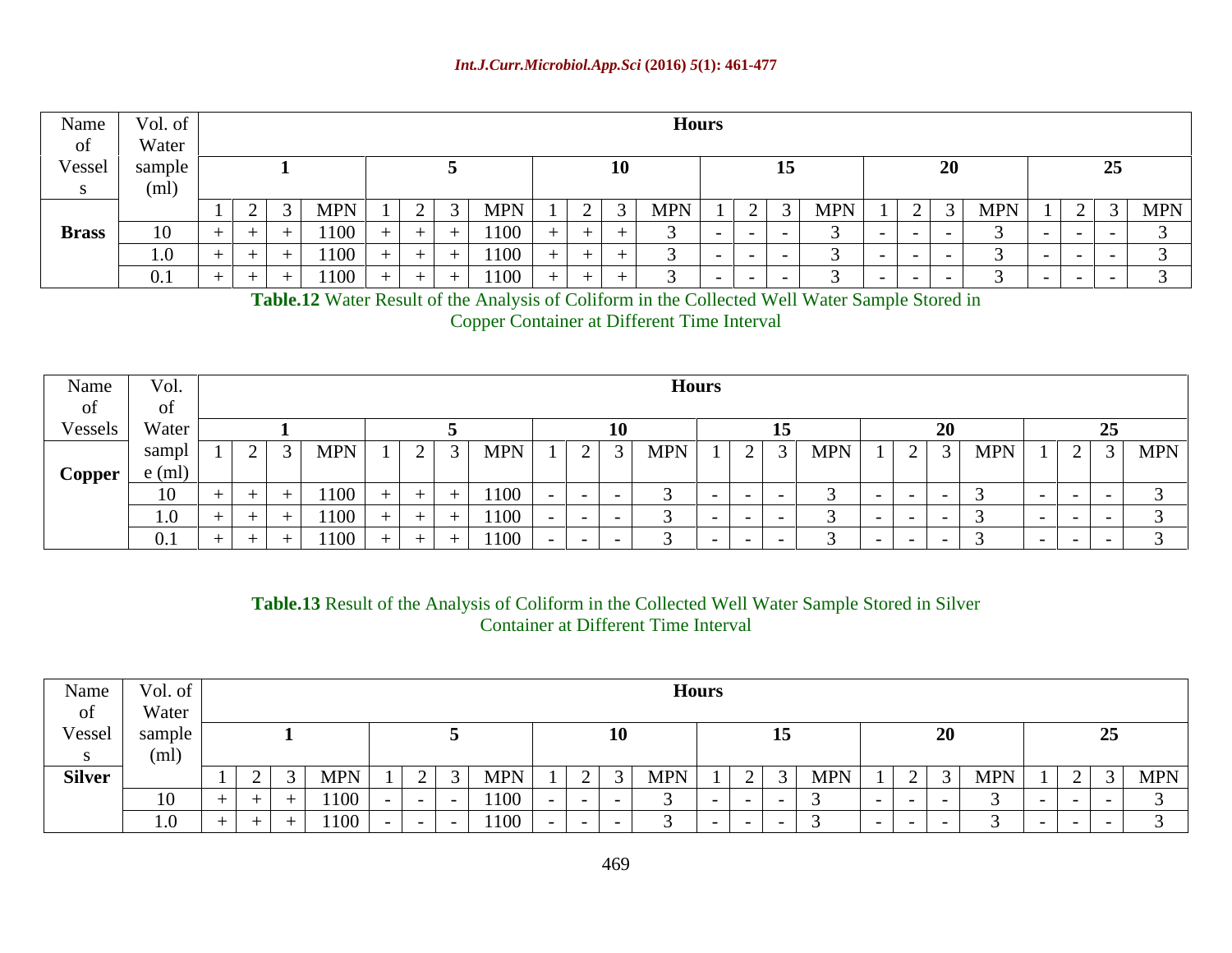### *Int.J.Curr.Microbiol.App.Sci* **(2016)** *5***(1): 461-477**

+: gas production;-: No gas production: MPN index for 100 mL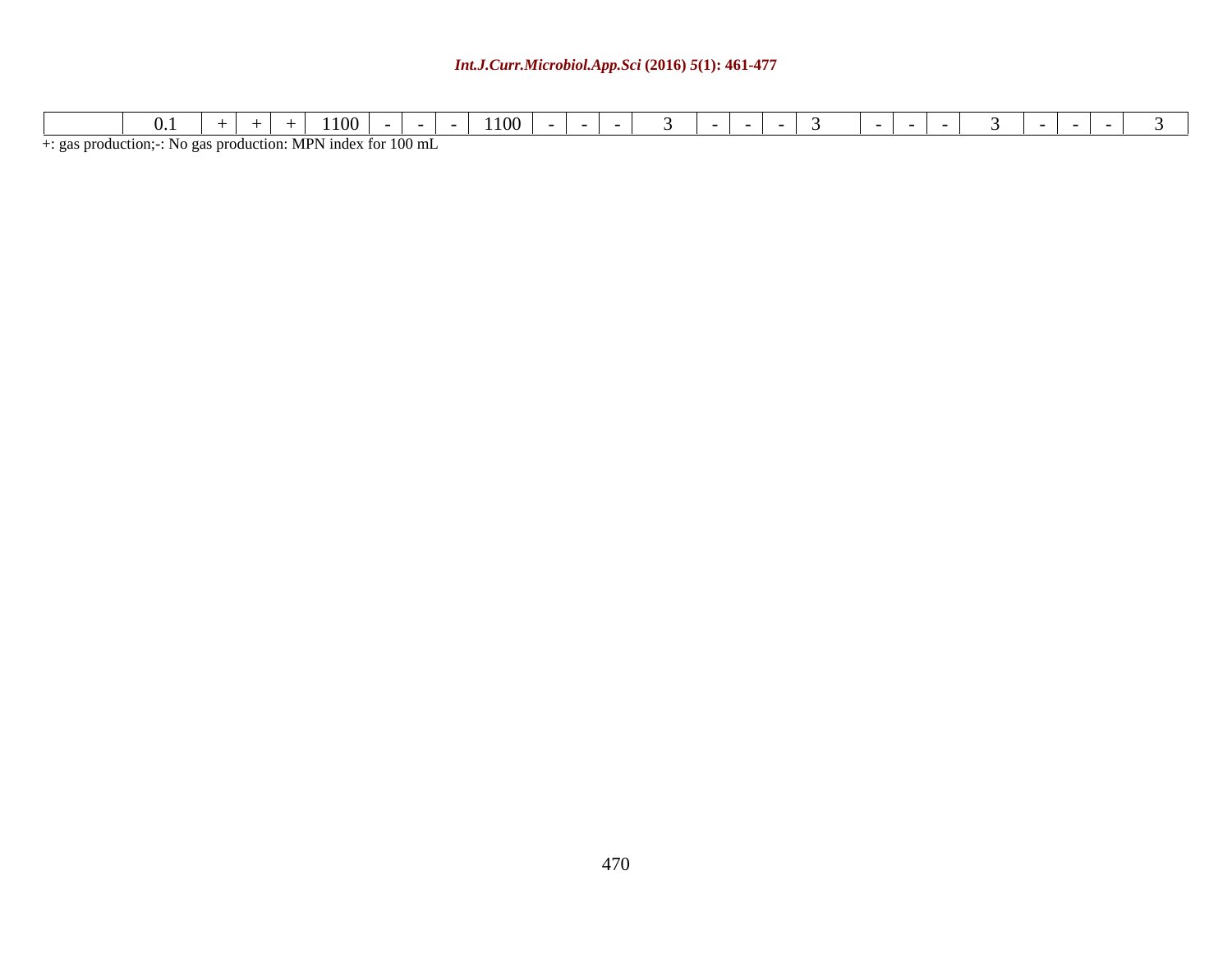### **Fig.1**







**Fig.3** Total Coliform Bacteria in Water Samples Stored in Different Containers

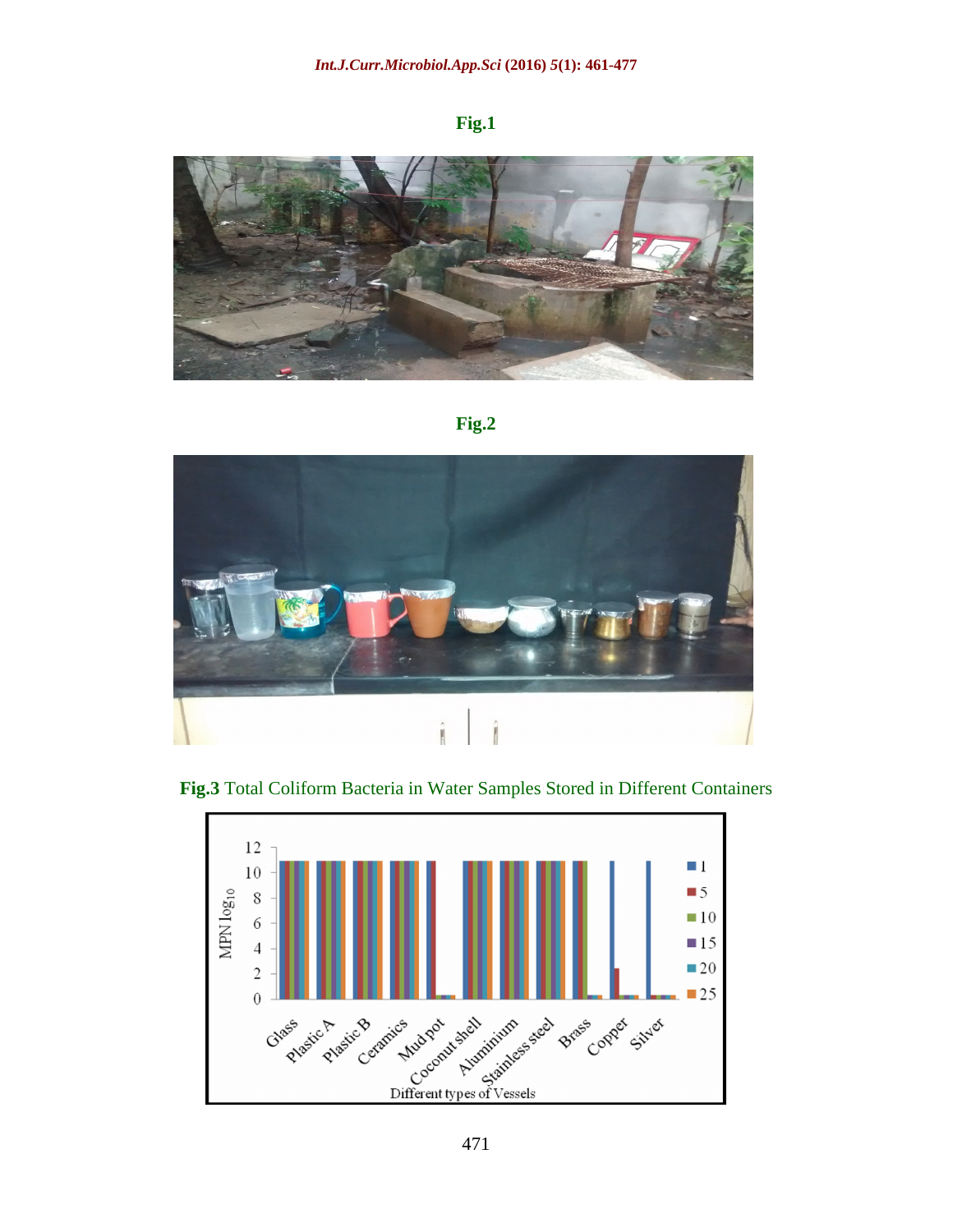In this research, the results showed not much storage vessel caused sub-lethal injury to the change in pH, EC and TDS in all the water samples stored in different containers. Among the ten different storage containers, Copper has proven to kill bacteria due to viz. glass, plastic A&B, coconut shell, what is called the oligodynamic effect, even ceramic, aluminum, stainless steel doesn't in relatively low concentrations (Nageli, have the ability to kill the coliform bacteria 1983). This antimicrobial effect is shown by as evidenced by the presence of coli form ions of copper as well as mercury, silver, bacteria in the stored water. But there is a iron, lead, zinc, bismuth gold and aluminum. significant reduction in the coli forms level Copper is known to be far more poisonous in water stored in mud pot, brass, copper and silver where it reduced from  $>1100$  to  $<$ 3. stainless steel or aluminum (Sarsan, 2013). Mud pot gradually increased the cooling effects to the stored water and also reduced temperature decrease below 30 °C, which is results showed no substantial decrease compared to the initial inoculums. (Tandon

Gorman and Humphreys, 2012; Samanovic et al.,2012; Stevenson et al. 2013; Zaman et al., 2014 and Radha and Susheela, 2015). The reduction in population of total bacteria place the short-term storage of *E. coli* and *E. coli*, *Enterococcus faecalis* (Tandon et al.*faecalis* for up to 48 hrs in a brass water

bacteria (Tandon et al. 2005)

to bacteria than others metals such as

the microbial population. Because of the antibacterial activity when compare to not suitable for *E.coli* growth and it needs effects of Ag and Cu on gram-positive and 30-35 °C in aerobic condition. For water gram-negative bacteria, which are resistant kept in the earthern vessel for 12 hrs the to nosocomial infections (Hundakova et al. et al. 2005). Wakshlak et al. 2015; Franci et al. 2015 and It can be inferred from the published were compared, silver and copper containers literatures that copper metal is the most were good for storage of drinking water, effective metal in killing the coliforms having antibacterial activities within 24 hrs (Shrestha et al. 2009; Delgado et al. 2011; against *E.coli*. (Shrestha et al. 2009; Grass Grass et al. 2011; Sarsan et al. 2012; et al. 2011 and Saran, 2011). Effects of At the same time the silver has most copper as evaluated by the antibacterial 2013; Zanzen et al. 2013; Losasso et al. 2014; Paredes et al. 2014; Ben-Knaz Dugal et al. 2015). When all the containers silver ions on normal mammalian cells are minimal (Berger et al. 1976).

as the day of storage increased in similar to microbiological quality of household water the observation by Payment et al. (1985) and by on-site or point-of-use treatment and safe Eniola et al. (2007). The result of this study storage in proper containers reduces corroborates with the study of (Sarsan, 2013 diarrhoeal and other waterborne diseases in and Radha and Susheela, 2015). Many communities and households of developing researches indicate that the copper and brass and developed countries (Thompson et al. is a low cost microbial safety drinking water 2003). The traditional Indian practice of storage container (Mehta et al. 2004; storing drinking water in a copper vessel Faundez, 2004; Brick et al. 2004; Sudha et overnight is the simplest way to obtain the al. 2009, 2012 and Sharan et al. 2010; 2011). health benefits of copper (Radha and Brass is an alloy consisting mainly of copper Susheela, 2015). The antibacterial potential (over 50%) and zinc with smaller amounts of copper and brass vessels against common of other elements (Saran, 2011). Takes waterborne pathogens such as *Escherichia*  Studies have shown that improving the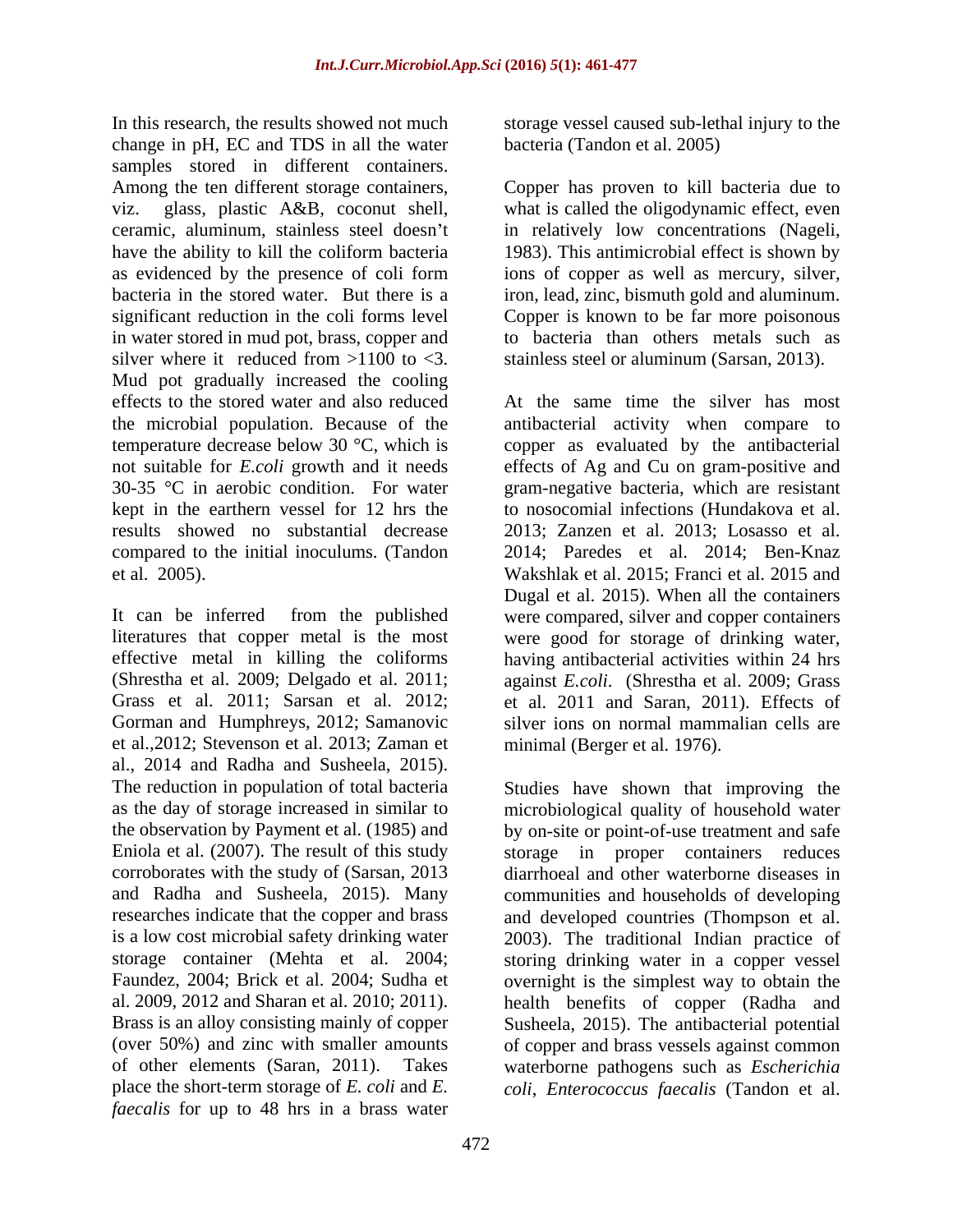2005 and 2007), *Salmonella* sp. and *Vibrio cholera* (Sudha et al. 2009) has been studied. Delhi. Pp. 363-365.

In conclusion, traditionally certain metal (5):1541-1547. containers/pots/vessels were used to store Ben-Knaz Wakshlak, R., Pedahzur, R and drinking water in order to ensure safety. A study was conducted with the aim of evaluating the effect of metals such as copper, silver and brass against enteric gram negative bacteria in drinking water. Berger TJ, Spadaro JA, Chapin SE, Becker Complete reduction of the tested organism was recorded within 0 to 25 hrs of holding time. This study suggested the promotion of bacterial and mammalian cells. use of water storage containers/vessels made of oligodynamic metals such as copper and drinking water as silver being expensive. Future studies need to elaborate the

The authors thank the DST Core Support Programme, (SSED) Department of Science Bacterial pathogens and water. and Technology (DST), Government of India, New Delhi for awarding a financial grant (Ref. No. DST Core Support Chennai for providing necessary facilities to

- Agrawal, VK. and Bhalwar, BR. 2009.
- Ali J (1991), An Assessment of the Water University of Ibadan, Ibadan, Nigeria.
- Aneja, K. R., 2003. Experiments in microbiology, plant pathology and  $70(6)$ : 651–657.

Biotechnology, 4th edition, New Sage International (P) Ltd Publishers, New

- Applied and environmental microbiology.77  $(5):1541 - 1547.$
- and Avnir.D (2015). Antibacterial activity of silver killed bacteria: the "zombies" effect. Scientific Reports: Nature Publishing Group.5:1-9.
- RO. (1976). Electrically generated silver ions: quantitative effects on bacterial and mammalian cells. Antimicrob Agents Chemother. 1976 Feb; 9(2):357-8.
- brass to control the gram negative *E.coli* in Brick, T., B. Primrose, R. Chandrasekhar, S. mechanism of interaction between Silver, India:household storage practices and Copper and Brass containers. their implications for water safety and **Acknowledgements Conserversion Conserversion Conserversion Conserversion Conserversion Conserversion Conserversion Conserversion Conserversion Conserversion Conserversion Conserversion Conservers** Roy, J. Muliyil, and G.Kang. (2004). Water contamination in urban south enteric infections. International Journal of Hygiene and Environmental Health. 207: 473-480.
	- Cabral.S.P.J. (2010). Water microbiology. Bacterial pathogens and water. International Journal of Environmental Research and Public Health. *7*, 3657-3703.
- Programme Phase II: SEED/TIASN- CDC (2001). Safe Water Systems for the 2/012/2013) and Shri AMM Murugappa Chettiar Research Centre, Taramani, carry out this research work. Programs. Atlanta, GA, USA: Centers **References COOWI COOWI COOWI COOWI COOWI COOWI COOWI** Developing World: A Handbook for Implementing Household-Based Water Treatment and Safe Storage for Disease Control and Prevention. (Down loaded from <http://www.cdc.gov/safewater/manual> </swsmanual.pdf>
	- Household Water Purification: Low- Clasen, F.T., Brown J., Collin.S., Sunturf, Cost Interventions. MJAFI, 65(3):1-4. O., and Cairncross S. 2004. Reducing Quality of Ogunpa River Ibadan, based ceramic Water filters: a Nigeria. M.Sc. Dissertation. randomized, controlled trial in rural diarrhea through the use of household- Bolivia.The American Society of Tropical Medicine and Hygiene.<br>70(6): 651–657.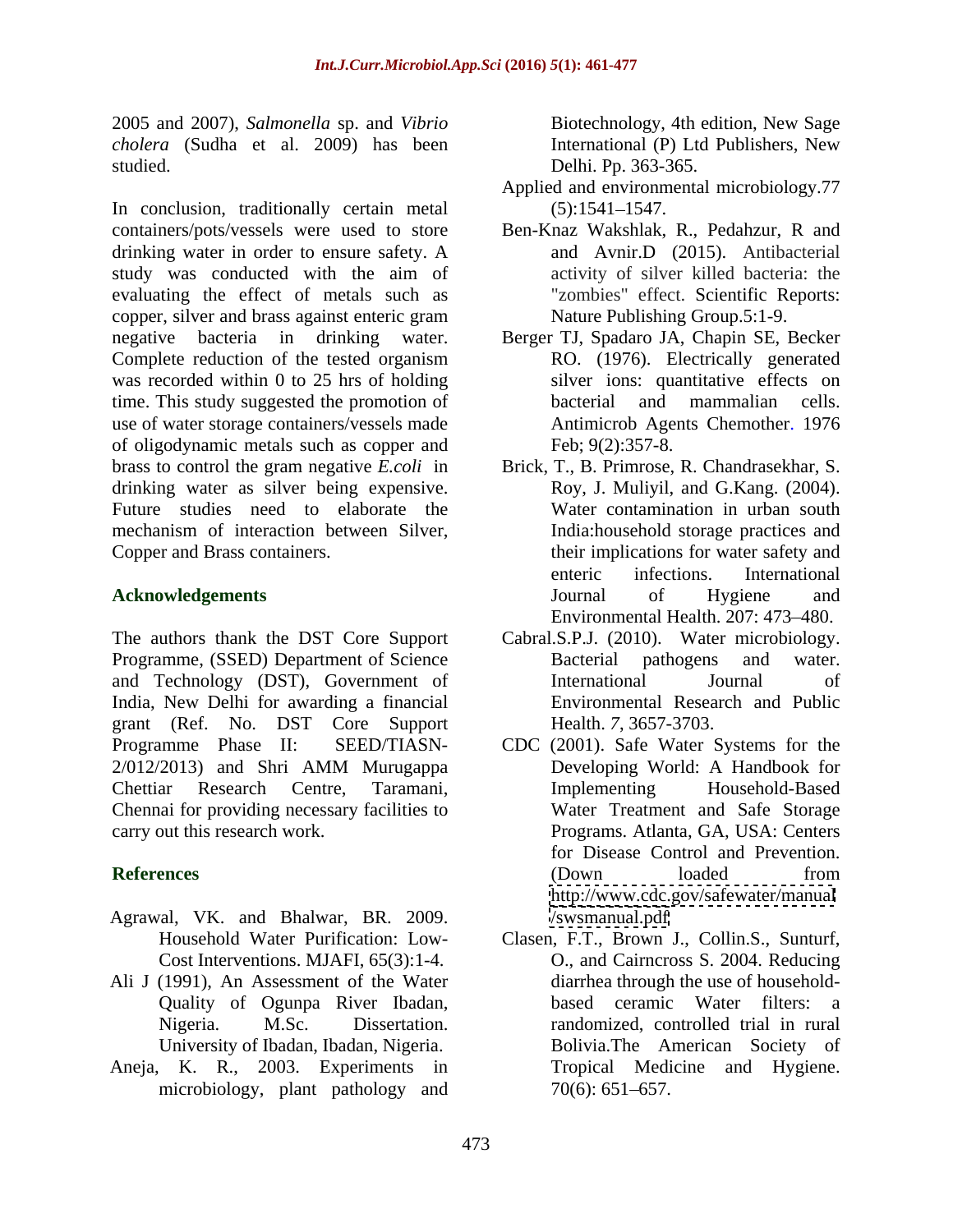- Clasen,T., Wolf-Peter Schmidt, Tamer East, Nigeria. World J. Dairy Food Rabie, T., Ian Roberts I., and
- Delgado. K., Quijada, R., Palma R., and Palza.H.2011. Polypropylene with
- Dugal, S and Mascarenhas, S. (2015). nanoparticles and its antibacterial
- Eileen R. Choffnes and Alison Mack,

Eniola K. I. T., Obafemi, D. Y., Awe, S. F., Galdiero, M.2015. Silver Storage Conditions on Bacteriological 8856-8874.

- Espinosa-García, C.A., Díaz-Ávalos, C., A.M., Vázquez-Salvador, N., and viruses through a multiple-barrier
- Ezeugwunne IP, Agbakoba NR, Nnamah Prevalence of Bacteria in Packaged Gorman, O.J.

Sci. 4(1):19-21.

- Cairncross, S. 2007. Interventions to Faúndez,G., Troncoso, M., Navarrete,P. and improve water quality for preventing Figueroa, G.(2004). Antimicrobial diarrhoea: systematic review and activity of copper surfaces against meta-analysis.BMJ Research.1-10. suspensions of *Salmonella enterica* activity of copper surfaces against and *Campylobacter jejuni*. BMC Microbiology.4:19.
- embedded copper metal or copper Federal Office of Statistics (FOS), "Digest of oxide nanoparticles as a novel plastic Statistics Federal Office of Statistics", antimicrobial agent. Letters in Lagos, 1995.
- Applied Microbiology. 53, 50–54. Folarin, T.B., Oloruntoba, E.O and Ayede Chemical synthesis of copper effect against gram negative Nigeria. Afr. J. Biomed. Res. 16; 67 pathogens. Journal of Advanced A.I (2013). Water Quality and Risk of Diarrhoeal Infections among Children under Five in Ibadan, Nigeria. Afr. J. Biomed. Res. 16; 67 77.
- Scientific Research. 6(3): 1-4. Franci, G., Falanga, A., Galdiero, S., Rapporteurs; Forum on Microbia, 2009 Global Issues in Water, Sanitation, and Health: Workshop Antibacterial Agents. Molecules, 20, 8856-8874; Summary. 8856-8874; Franci, G., Falanga,A., Galdiero,S., Palomba,L., Rai,M., Morelli,G., and Galdiero, M., (2015). Silver Nanoparticles as Potential
- <http://www.nap.edu/catalog/12658.ht> Franci,G.,Falanga.A.,Galdiero.S., Palomba. ml. Contract and the contract of the contract and the contract of the contract and the contract of the contract  $L_i$ , Rai, M., Morelli, G., and  $L_i$ Yusuf I. I. Falaiye, O. A. and Olowe, A.O. 2007. Effects of Containers and Antibacterial Agents. Molecules. 20, 8856-8874. L., Rai,M., Morelli,G., and Galdiero, M. 2015. Silver Nanoparticles as Potential
- Quality of Borehole Water. Nature Gerba, C.P., and Smith, J.E., Jr. (2005): and Science, 5(4):1-6. Sources of pathogenic Solano-Ortiz, R., Tapia-Palacios, land application of wastes. J Environ Sources of pathogenic microorganisms and their fate during Qual 34: 42-48.
- Espinosa-García, S., Sarmiento- Gerba, C.P., Rose, J.B., Haas, C.N., 1996. Silva,E.R and Mazari-Hiriart, M. Sensitive populations: who is at the 2014. Removal of bacteria, protozoa greatest risk? Int. J. Food Microbiol. 30, 113.
- household water disinfection system. Gleick, P. H. (2002). Dirty water: Estimated Journal of Water and Health. 12.1: 94- 104. 2000-2020. Pacific Institute of Studies NK, Anahalu IC (2009). The Security, [www.pacinst](http://www.pacinst). org pp. 1-12. deaths from water- related diseases in Development, Environment and
- Sachets Water Sold in Nnewi, South Application Volume 81, Issue 4, and Humphreys, H.  $(2012)$ . Pages 217–223 of copper to prevent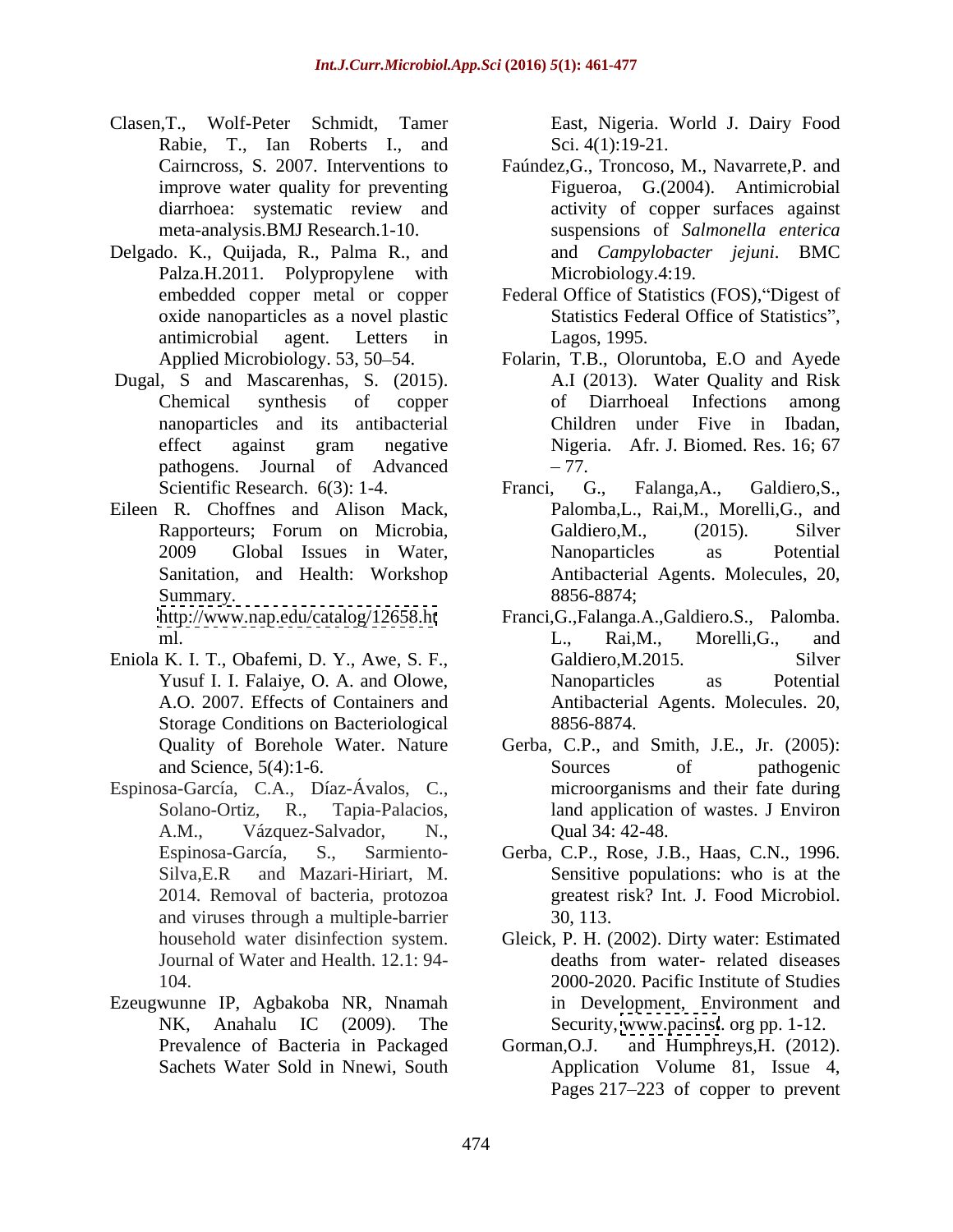- Grass,G., Rensing, C and Solioz,M. 2011.
- Hundakova, M., Valaskova, M., Tomasek,
- 

Household Drinking Water Quality

- Kumar.G.2014. Necessity of Bottled Water Industry in India - Some Facts. Letters.3 (12):799-806. (e2):5-11.
- Leclerc, H., Schwartzbrod, and Dei-Cas, E. Chereke, C.H., Ogbonnaya, S.Eze and
- Leclerc, H.; Mossel, D.A.A.; Edberg, S.C.;
- Lim, H. S., Lee, Y.L and. Bramono S. E.,
- 

and control infection. Where are we (2014). Antibacterial activity of silver now?. Journal of Hospital Infection. hanoparticles: sensitivity of different 81(4): 217 223. *Salmonella serovars.* Frontiers in Microbiology. 5(227):1-9.

- Metallic Copper as an Antimicrobial Mehta, M., Dass, A. and Singh., K. J. Surface. (2004). Keeping quality of drinking water. Human Ecology 16: 125-128.
- V., Pazdziora, E., and Atejova, K. Nageli, K.W. 1893. Über oligodynamische (2013). Silver and/or copper Erscheinungen in lebenden Zellen. vermiculites and their antibacterial Neue Denkschr. Allgemein. Schweiz. effect. Acta Geodyn. Geomater. 10, 1 Gesellsch. Ges. Naturweiss. Bd (169): 97–104. XXXIII Abt 1. Gesellsch. Ges. Naturweiss. Bd XXXIII Abt 1.
- Jain, S., Sahanoon, O., Blanton, E., Schmitz, Nala NP, Jagals P and Jo ubert G (2003). A., Imoro, T., Hoekstra, M. and Quick, R. 2008 .The Impact of Sodium microbiological quality of container- DichloroisocyanurateTreatment on stored water in ho use holds. Water The effect of a water-hygiene educational program on the SA 29(2): 171-176.
	- and Health in Peri-Urban Ghana: a Nguyen, TM.2006. The effect of temperature Randomized Placebo Controlled, on the growth of the bacteria Double-Blinded trial. International Escherichia coli DH5a Saint Martin's Symposium and 4th Annual Network **Example 1** University Biology Journal.1:87-94. University Biology Journal.1:87-94.
	- Meeting, Accra, Ghana, 2-5. Odonkor, T.S and Joseph K. Ampofo, K.J. Chemical Science Review and overview. Microbiology Research. 4 (2013) Escherichia coli as an indicator of bacteriological quality of water: an  $(e2):5-11.$
	- (2002): Microbial agents associated Sunday O. Eze , (2014). with waterborne diseases. Crit Rev Bacteriological and Physicochemical Microbiol 28: 371-409. Qualities of Some Borehole Waters in Struijk, C.B. Advances in the Nigeria. Asian Journal of Natural & Bacteriology of the Coliform Group: Applied Sciences.3 (3):83-94. Okereke, C.H., Ogbonnaya, S.Eze Sunday O. Eze , (2014). Aba South Metropolis, Abia State Nigeria. Asian Journal of Natural & Applied Sciences.3 (3):83-94.
	- their Suitability as Markers of Okereke, CH., Ogbonnaya, SE. and Eze.OS. Microbial Water Safety. Ann. Rev. Microbiol.2001, 55,201–234. Physicochemical Qualities of Some 2014. Community-based wastewater Metropolis, Abia State Nigeria. Asian treatment systems and water quality of **Solution** Journal of Natural & Applied an Indonesian village. Journal of Sciences. 3(3): 83-91. 2014. Bacteriological and Borehole Waters in Aba South Journal of Natural & Applied Sciences. 3(3): 83-91.
- Water and Health. 12.1:196-208. Oladipo C, Onyenike IC, Adebiyi AO (2009) Losasso,C., Belluco,S., Cibin,V., Microbiological analysis of some Zavagnin,P., IvanMi ceti <sup>c</sup> ., vended Sachet water in Ogbomoso, Gallocchio,F., Zanella,M., Nigeria. Afr. J. Food Sci. 3(12):406- LisaBregoli, Biancotto,G and Ricci.A. 412.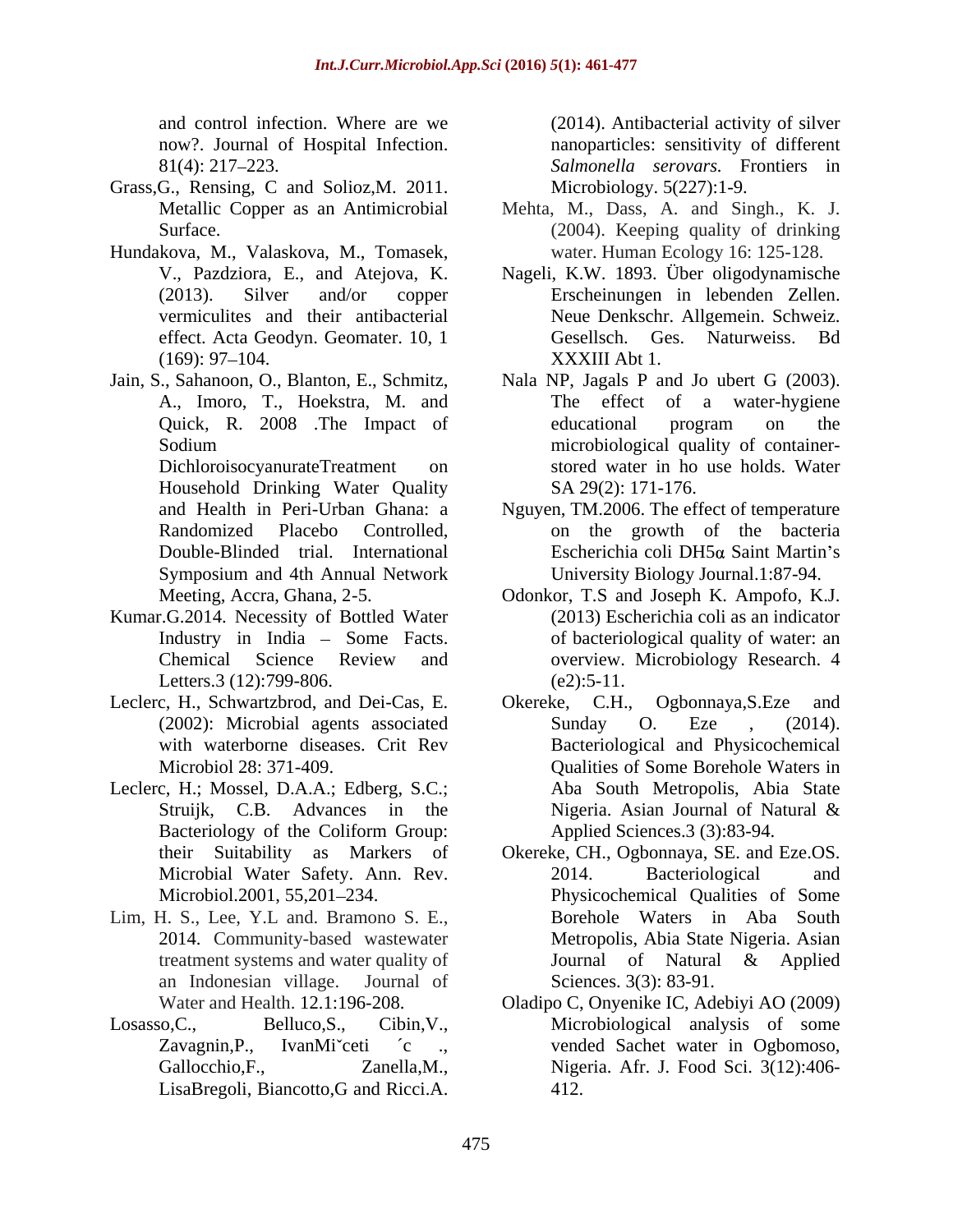- Omezuruike, IO., Damilola, OA., vessels. Int J Pharm Bio Sci. 6(2): (B) Adeola, TO., Enobong, AF., and 121 – 128. different water samples used for
- Onigbogi, O and Ogunyemi. O. 2014. Effect Household Drinking Water in Urban
- Opio, A., Lukale, K.J., Masaba, S.I and benefits and pollution levels of water 525. Journal of Environmental Science and
- *Staphylococcus aureus* (MRSA). Int.
- Payment, P., Trudel, M. and R. Plante.
- Preethi Sudha, B.V., Ganesan, S., Pazhani,
- of water Stored in different storage

vessels. Int J Pharm Bio Sci. 6(2): (B)  $121 - 128$ .

Olufunke,BS.2008. Microbiological Raju,S.N., Roopavathi,C.,Ramachandra and physicochemical analysis of Kini,K., and Niranjan,S.R. (2011). domestic purposes in Abeokuta and in drinking water from souce to point Ojota, Lagos State, Nigeria. African Journal of Biotechnology, 7(5): 617-<br>Karnataka, India.  $35<sup>th</sup>$  WEDC 621. International Assessment of coliform contamination in drinking water from souce to point of use in mysire city of Karnataka,India. 35<sup>th</sup> WEDC th WEDC international

Conference,Loughbough,UK. 1-6.

- of Storage Containers on Quality of Renumarn, P., Srilaong, V., Uthairatanakij, Communities in Ibadan, Nigeria. P.2010. Effect of hot water treatments International Journal of Public Health on survival of *E. coli* and *Salmonella*  Science. 3(4):253 – 258. Spp. And physical properties in fresh-Oryema, C. (2011). Socio-economic Food and Agro-Industry.3 (05): 516- Kanlayanarat, S., Jitareerat, cut broccoli florets. Asian Journal of 525.
- resources, Pece Wetland, Gulu Rufener, S., Mäusezahl, D., Joachim Mosler, Municipality – Uganda. African H and Weingartner, R. (2010). Technology. 5(7); 535-544. and Point-of-consumption Drinking Paredes, D.; Ortiz, C.; Torres, R.(2014). Cup as a High Potential Synthesis, characterization, and Recontamination Risk: A Field Study evaluation of antibacterial effect of in Bolivia. International centre for Ag nanoparticles against *Escherichia* diarrhoeal disease research, coli O157:H7 and methicillin-resistant bangladesh j health popul nutr ; *coli* O157:H7 and methicillin-resistant bangladesh j health popul nutr ; Quality of Drinking-water at Source Cup as a High Potential diarrhoeal disease research,  $28(1):34-41.$ 
	- J. Nanomedicine. 9, 1717 1729. Sabino De Gisi, Luigi Petta, and Wendland, (1985). Correlation Analysis of Virus Terra Preta Sanitation. Sustainability. density with Bacterial Data From 6, 1328-1345. C.2014. History and Technology of
	- Seven Drinking Water Treatment Samanovic, Marie I., Chen Ding, Thiele, Plants in Canada. Applied and **Dennis.** J and Heran Darwin. K. Environmental Microbiology. 49: 1418-1427. pathogenesis: meddling with the P.G., Ramamurthy, T., Nair, B.G and 115. Delgado, K., Quijada R., Palma, Padma Venkatasubramanian. (2012). R and Palza.H. (2011). Polypropylene Storing Drinking-water in Copper with embedded copper metal or pots Kills Contaminating copper oxide nanoparticles as a novel Diarrhoeagenic Bacteria. J HEALTH POPUL NUTR .30(1):17-21. Applied Microbiology. 53: 50 54. 6, 1328-1345. Samanovic, Marie I., Chen Ding, Thiele, Dennis. <sup>J</sup> and Heran Darwin. K. (2012). Copper in microbial metal. Cell Host Microbe. 11(2): 106 115. Delgado, K., Quijada R., Palma, plastic antimicrobial agent. Letters in
- Radha, R and Susheela.P. (2015). Sarsan, S (2013). Effect of storage of water Comparative microbiological analysis in different metal vessels on coliforms.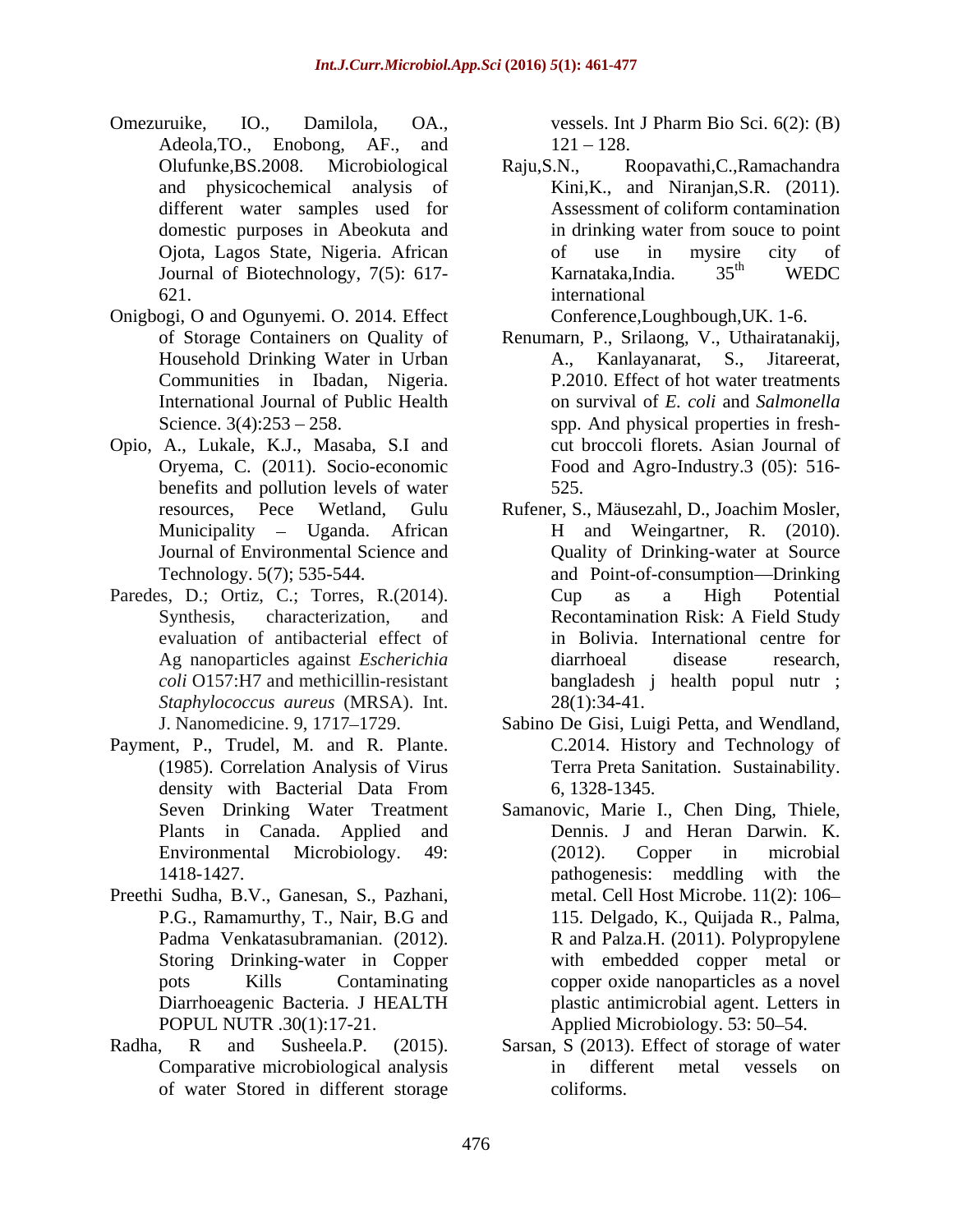24-29. human health risks from exposure to

- Sharan, R., Chhibber, S. and Reed,RH. (2011). Inactivation and sub-lethal injury of *salmonella typhi*, *salmonella typhimurium* and vibrio cholera in
- Sharan, R., Chhibber, S., Attri, S., and Reed,<br>
RH. (2010). Inactivation and sub-<br>
of the antimicrobial properties of lethal injury of Escherichia coli in a
- Sharma PV, Susruta samhita, V. 1. Sutra Chaukamba Visva Bharati, 2004:418.
- 
- Shrestha, R., Raj Joshi, D., Gopali, J. and Piya, S., (2009). Oligodynamic Action Science and Technology. 10:189-193.
- Sinton, W.L., Finlay, K.R and Hannah, J.D. the home: laboratory evidence. Trans (1998). Distinguishing human from R Soc Trop Med Hyg.103:819-22.
- Sobsey MD (2002). Managing water in the improved water supply. Geneva: The
- Sobsey MD et al. (1993). Using a conceptual and coliform bacteria in traditional
- Soller, A.J., Schoen, E.M., Timothy faecal indicator bacterium Bartrand, T., Ravenscroft, E.J and

Int.J.Curr.Microbiol.App.Sci. 2(11): Ashbolt, J.A. (2010). Estimated human health risks from exposure to recreational waters impacted by human and non-human sources of faecal contamination. Water Research.44:67-4691.

- copper water storage vessels. BMC Infectious Diseases.11 (204):2-6. Tarrant. E and Waldron, K. J. (2013). RH. (2010). Inactivation and sub-of the antimicrobial properties of Barwinska-Sendra, Mechanism of action and applications copper. FORMATEX, 468-479.
- copper water storage vessel: effect of Subbaraman, R., Shitole, S., Shitole, T., inorganic and organic constituents. Sawant K., O'Brien., Bloom E.D and Antonie Van Leeuwenhoek. 98:103- Patil-Deshmukh, A. (2013). The 105. social ecology of water in a Mumbai Sthana 45,246 verse 13. Varanasi: quantity, and reliability.BMC Public Subbaraman, R., Shitole, S., Sawant K., O'Brien., Bloom , E.D and slum: failures in water quality, Health, 13(73): 1-14.
- Sharma.D. 2014. Potable Water Privation Sudha VBP, Singh KO, Prasad SR, and Health Issues in Varanasi District.<br>
Journal of Management & Public Killing of enteric bacteria in drinking Policy. 5(2): 35-43. Water by a copper device for use in Venkatasubramanian P. (2009). Killing of enteric bacteria in drinking the home: laboratory evidence. Trans R Soc Trop Med Hyg; 103:819-22.
	- of Silver, Copper and Brass on Enteric Sudha, VBP., Singh, KO., Prasad, SR., and Bacteria Isolated from Water of Venkatasubramanian, P.(2009). Kathmandu Valley. Nepal Journal of Killing of enteric bacteria in drinking Venkatasubramanian, P.(2009). water by a copper device for use in the home: laboratory evidence. Trans R Soc Trop Med Hyg.103:819-22.
	- animal faecal contamination in water: Tambekar, H.D., Hirulkar, B.N., Banginwar, A review. New Zealand Journal of S.Y., Rajankar, N.P., Rajankar and Marine and Freshwater Research. 32: Deshmukh & Rajankar.2006. Water 323-348. hygiene behaviors in hotels and home: accelerated health gains from bacteriological quality. Biotechnology restaurants and their effects on its bacteriological quality. Biotechnology .5(4): 475-477.
	- World Health Organization Tandon, P., Chhibber, S. & Reed, R. H.( (WHO/SDE/WSH/02.07) 2005). Inactivation of *Escherichia coli* framework for assessing risks to brass and earthenware water storage health from microbes in drinking vessels. Ant. van Leeuwen. 88: 35–48. and coliform bacteria in traditional vessels. Ant. van Leeuwen. 88: 35 48.
	- water. Journal of the American Water Tandon,P., Chhibber,S., and Reed, RH. Works Association, 85:44–48. (2007). Survival & detection of the (2007). Survival & detection of the faecal indicator bacterium *Enterococcus faecalis* in water stored